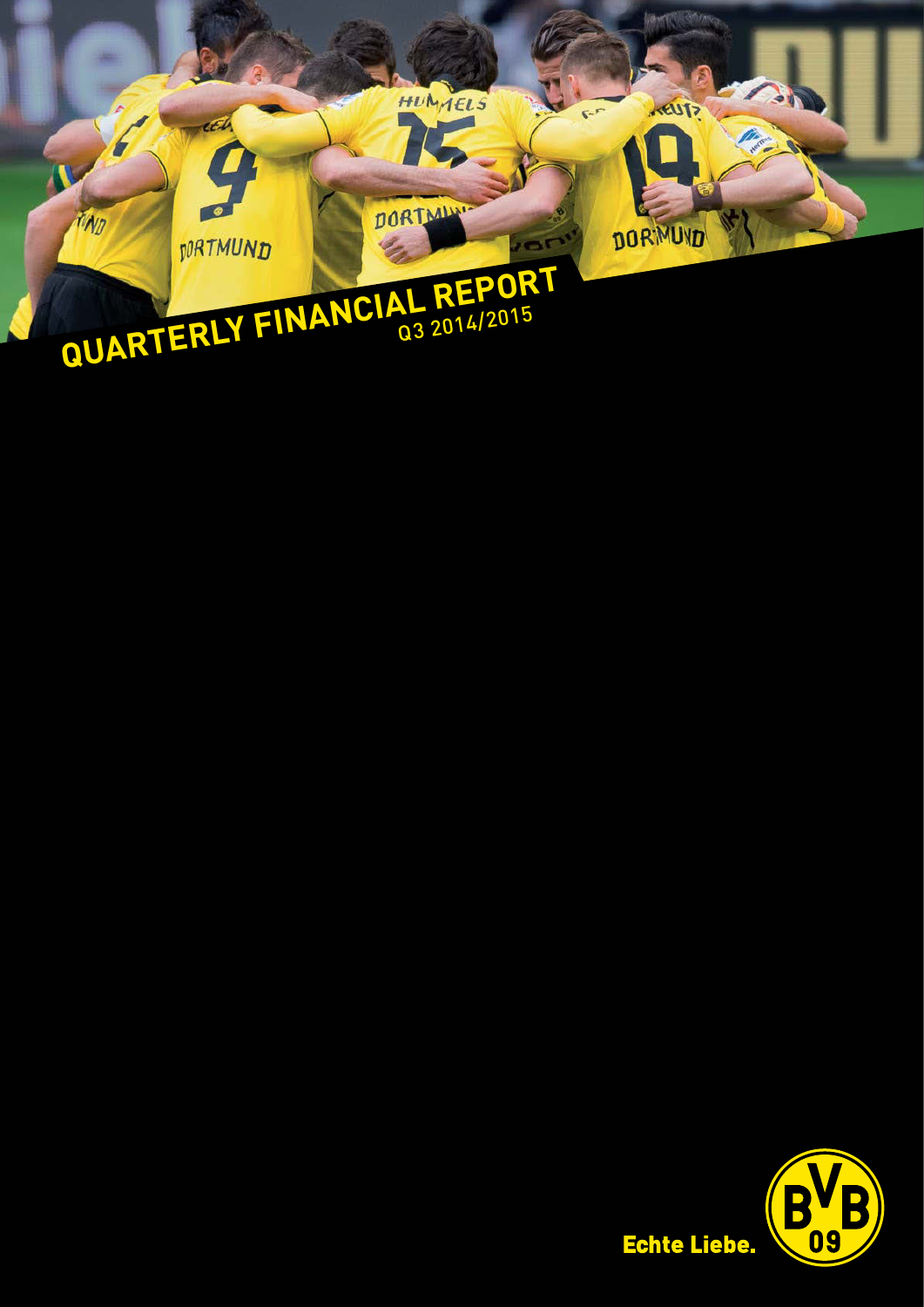

| $\overline{3}$    | <b>BUSINESS DEVELOPMENT</b>                                                                      |
|-------------------|--------------------------------------------------------------------------------------------------|
| 3                 | <b>LOOKING BACK ON THE THIRD QUARTER OF FINANCIAL YEAR 2014/2015</b>                             |
| 7                 | DEVELOPMENT OF THE MARKET AND COMPETITIVE ENVIRONMENT                                            |
|                   | in the third quarter of financial year 2014/2015                                                 |
| 8                 | <b>GROUP STRUCTURE AND BUSINESS OPERATIONS</b>                                                   |
| 9                 | <b>THE SHARES of Borussia Dortmund GmbH &amp; Co. KGaA</b>                                       |
| 13                | <b>POSITION OF THE COMPANY</b>                                                                   |
| 13                | DEVELOPMENT OF PERFORMANCE INDICATORS                                                            |
| 15                | <b>RESULTS OF OPERATIONS</b>                                                                     |
| 15                | <b>REVENUE TREND</b>                                                                             |
| 17                | DEVELOPMENT OF SIGNIFICANT OPERATING EXPENSES                                                    |
| <b>18</b>         | DEVELOPMENT AND PERFORMANCE OF THE BUSINESS                                                      |
| <b>18</b>         | <b>ANALYSIS OF CAPITAL STRUCTURE</b>                                                             |
| 19                | <b>ANALYSIS OF CAPITAL EXPENDITURE</b>                                                           |
| 19                | <b>ANALYSIS OF LIQUIDITY</b>                                                                     |
| <b>19</b>         | <b>OPPORTUNITIES AND RISKS</b>                                                                   |
| 20                | <b>REPORT ON EXPECTED DEVELOPMENTS</b>                                                           |
| 20                | <b>EXPECTED PERFORMANCE OF THE GROUP BASED ON PERFORMANCE INDICATORS</b>                         |
| 20                | <b>EXPECTED GENERAL ECONOMIC ENVIRONMENT</b>                                                     |
| 21                | <b>OVERALL ASSESSMENT OF EXPECTED PERFORMANCE</b>                                                |
| 21                | <b>DISCLAIMER</b>                                                                                |
|                   |                                                                                                  |
| 21                | <b>EVENTS AFTER THE END OF THE REPORTING PERIOD</b>                                              |
| 22                | <b>CONDENSED INTERIM CONSOLIDATED FINANCIAL STATEMENTS</b>                                       |
| $22 \overline{ }$ | <b>CONSOLIDATED STATEMENT OF FINANCIAL POSITION</b>                                              |
| 23                | <b>CONSOLIDATED STATEMENT OF COMPREHENSIVE INCOME</b>                                            |
| 24                | <b>CONSOLIDATED STATEMENT OF CASH FLOWS</b>                                                      |
| 25                | <b>CONSOLIDATED STATEMENT OF CHANGES IN EQUITY</b>                                               |
| 26                | NOTES to the consolidated financial statements for the third quarter of financial year 2014/2015 |
| 35                | <b>RESPONSIBILITY STATEMENT</b>                                                                  |
| 36                | <b>FINANCIAL CALENDAR</b>                                                                        |
| 36                | <b>IMPRESSUM</b>                                                                                 |
|                   |                                                                                                  |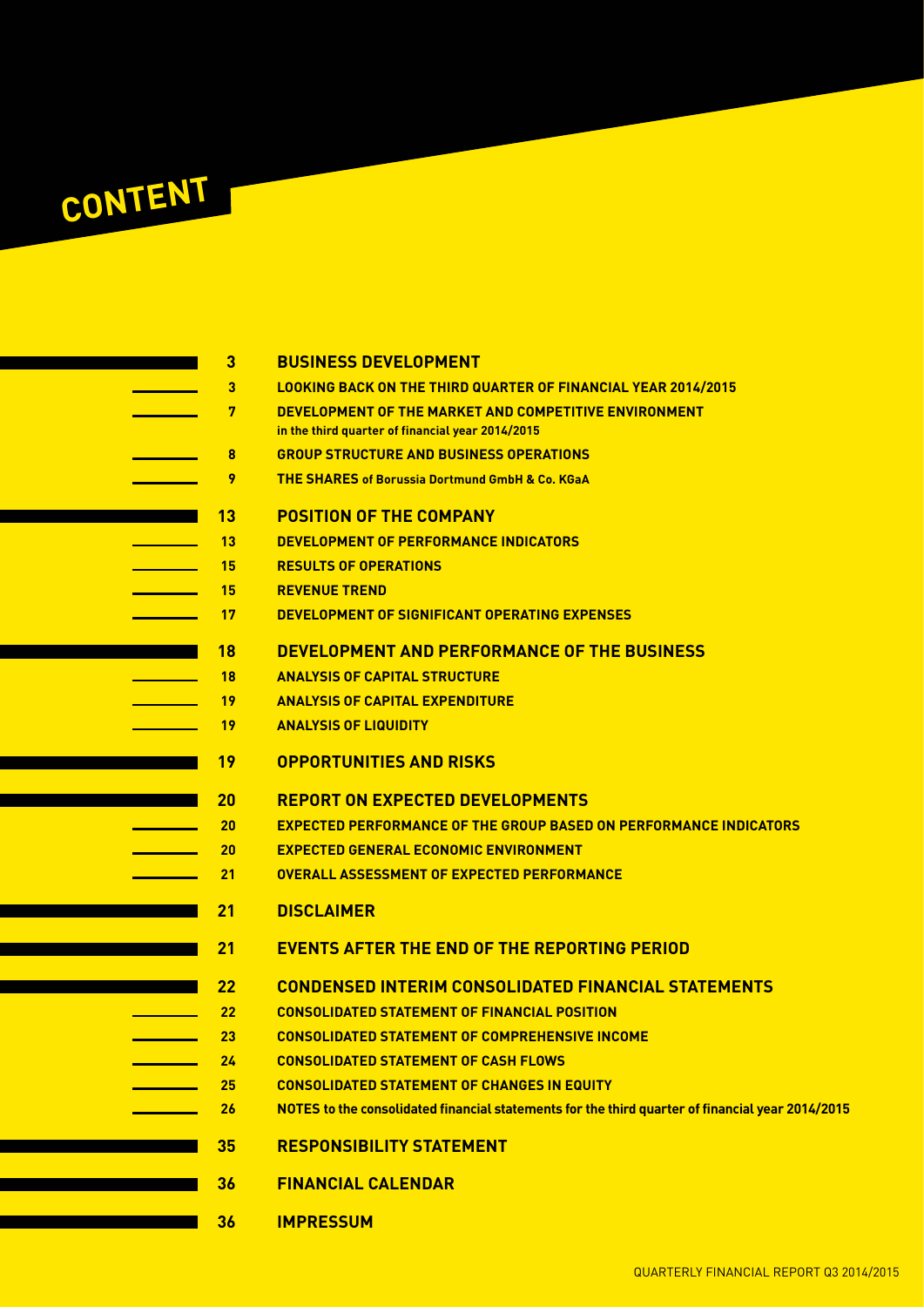*Interim Group Management Report for the period from 01 January to 31 March 2015 of Borussia Dortmund GmbH & Co. Kommanditgesellschaft auf Aktien, Dortmund (in the following: "Borussia Dortmund" or "Group")*

## **BUSINESS DEVELOPMENT**

### **LOOKING BACK ON THE THIRD QUARTER OF FINANCIAL YEAR 2014/2015**

### **ATHLETIC PERFORMANCE**

After 26 of 34 match days in the Bundesliga's top flight, Borussia Dortmund is placed tenth in the table with 33 points. With five wins, three draws and one loss in the second half of the season, the squad has laid the groundwork to end the season on a positive note. Currently, the squad is only five points from qualifying for international competition during the 2015/2016 season and has been the fourth best team so far in the second half of the season.

Borussia Dortmund beat hosts Hannover 96 2:3 to become only the fifth club in the history of the Bundesliga to reach 700 wins.

Borussia Dortmund's run in its fourth consecutive year in the UEFA Champions League ended in the quarter-finals against Juventus Turin. The 2:1 loss in the first leg of the tie was followed by a 0:3 loss at home.

Borussia Dortmund has advanced to the quarter-finals of the DFB Cup for the fifteenth time. After beating third-division team SG Dynamo Dresden 0:2, the squad will face 1899 Hoffenheim in the quarter-finals. Ciro Immobile netted both goals for Dortmund.

Prior to the start of the second leg of the season, Borussia Dortmund held a training camp in Spain and contested four test matches, winning three and drawing one.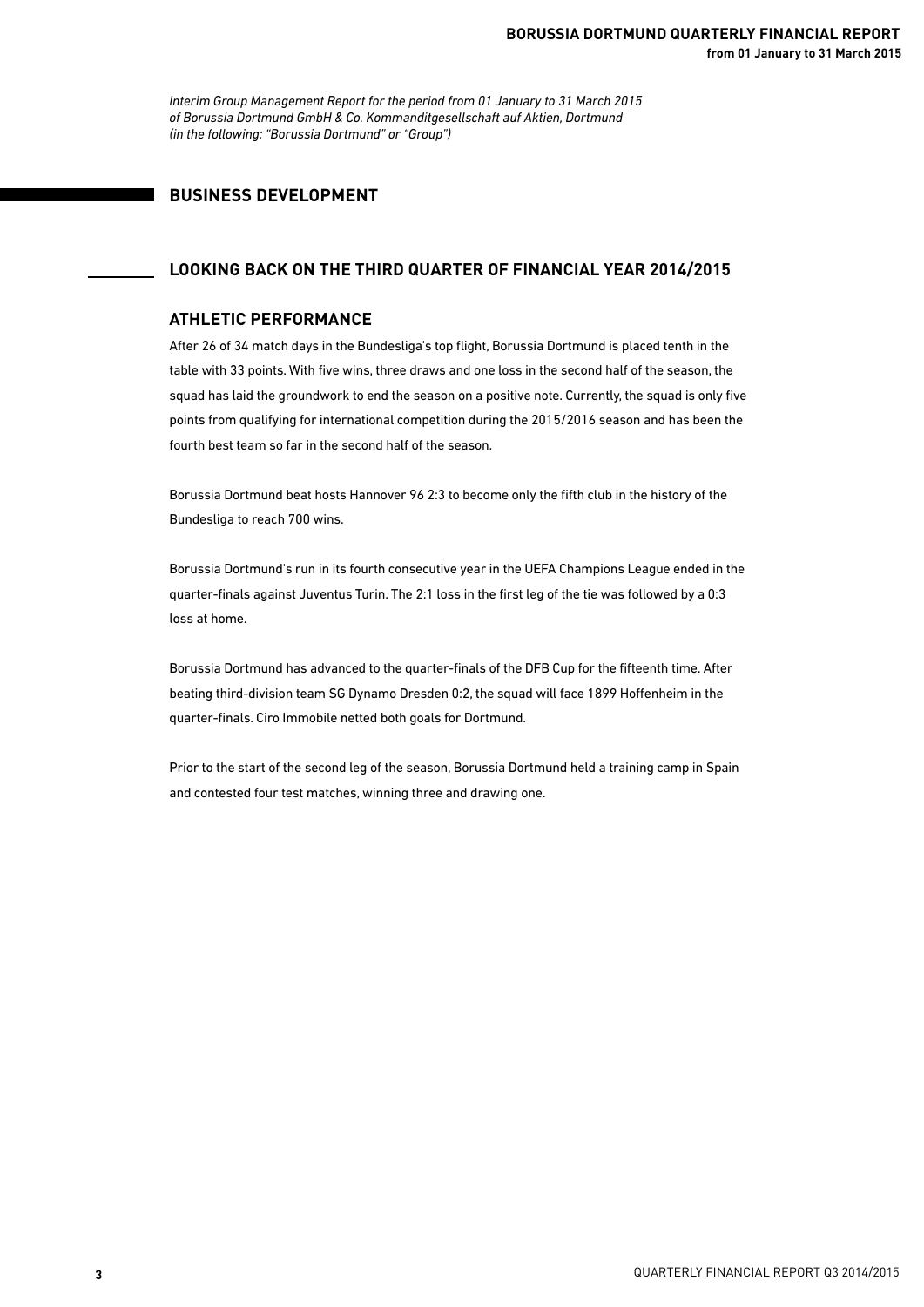## **FINANCIAL PERFORMANCE Key financial indicators**

The tables below provide an overview of the Group's consolidated IFRS financial indicators and the HGB financial indicators from its single-entity financial statements in accordance with § 37y in conjunction with § 37x of the German Securities Trading Act (*Wertpapierhandelsgesetz*, "WpHG").

| EUR '000                                                      | Q1-Q3 2014/2015<br>31.03.2015 | Q1-Q3 2013/2014<br>30.06.2014 |
|---------------------------------------------------------------|-------------------------------|-------------------------------|
| Equity                                                        | 314.210                       | 186.830                       |
| Capital expenditure                                           | 73.022                        | 56,442                        |
| Gross revenue                                                 | 174,050                       | 166,899                       |
| Operating profit (EBIT)                                       | $-6.518$                      | 6,611                         |
| Financial result (investment income and net interest expense) | $-316$                        | 2,542                         |
| Net profit/loss                                               | $-7.184$                      | 7.682                         |
| Earnings before interest, taxes, depreciation                 |                               |                               |
| and amortisation (EBITDA)                                     | 23,800                        | 28,658                        |
| Cash flows from operating activities                          | $-1,956$                      | 1,360                         |
| Number of shares (in thousands)                               | 92.000                        | 61,425                        |
| Earnings per share (in EUR)                                   | $-0.08$                       | 0.13                          |

### **BORUSSIA DORTMUND GmbH & Co. KOMMANDITGESELLSCHAFT AUF AKTIEN (HGB)**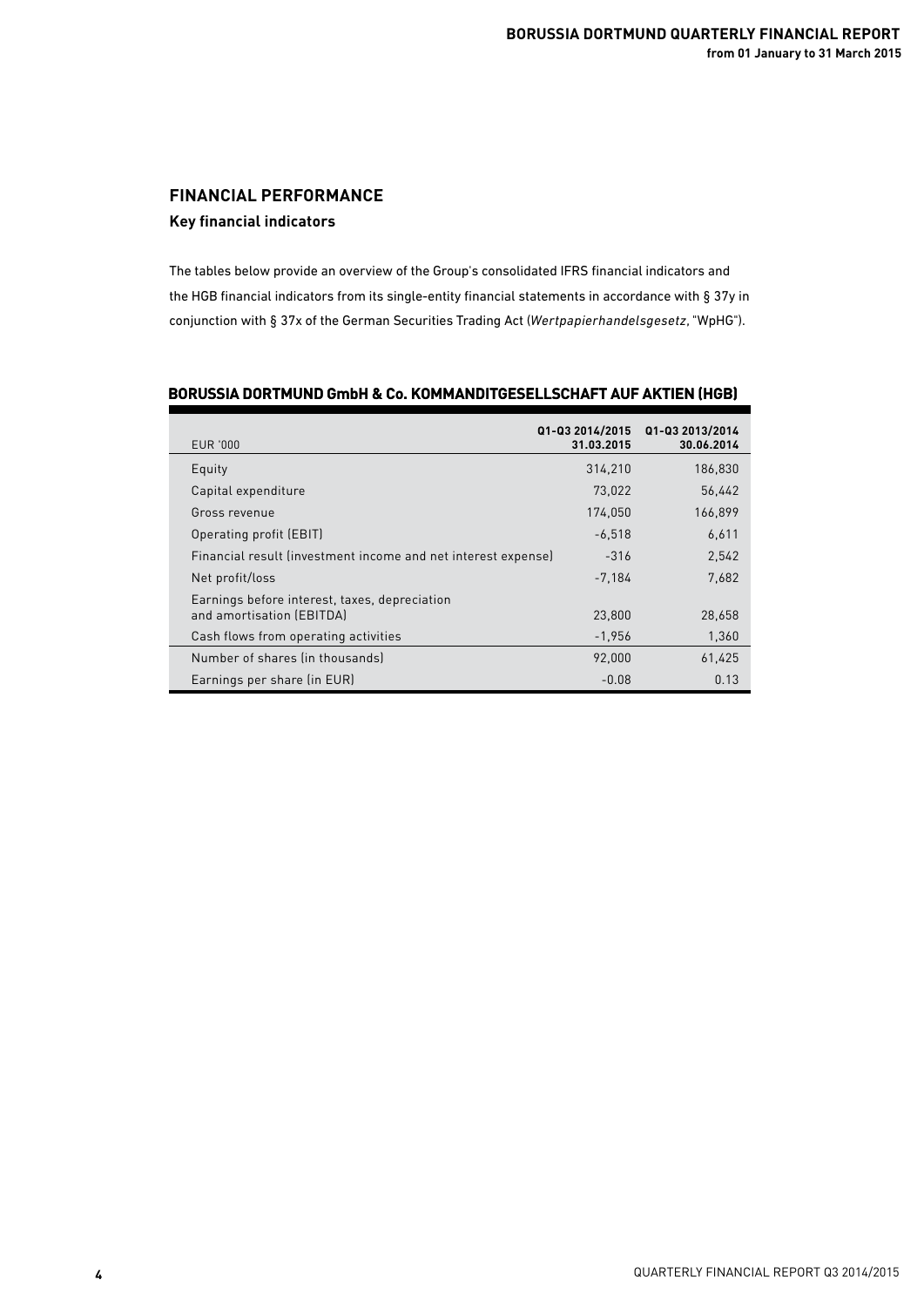### **BORUSSIA DORTMUND GROUP (IFRS)**

| <b>EUR '000</b>                                                            | Q1-Q3 2014/2015<br>31.03.2015 | Q1-Q3 2013/2014<br>30.06.2014 |
|----------------------------------------------------------------------------|-------------------------------|-------------------------------|
| Equity                                                                     | 275,626                       | 145.249                       |
| Capital expenditure                                                        | 76.315                        | 59.740                        |
| <b>Gross revenue</b>                                                       | 207,763                       | 196,685                       |
| <b>Operating profit (EBIT)</b>                                             | 1.939                         | 13,080                        |
| <b>Financial result (investment income and net interest expense)</b>       | $-6,804$                      | $-2,966$                      |
| <b>Consolidated net profit</b>                                             | $-4,724$                      | 8,411                         |
| Earnings before interest, taxes, depreciation<br>and amortisation (EBITDA) | 33,372                        | 35.730                        |
| Cash flows from operating activities                                       | 4,258                         | 6,496                         |
| Number of shares (in thousands)                                            | 92.000                        | 61,425                        |
| Earnings per share (in EUR)                                                | $-0.05$                       | 0.14                          |

### **PERFORMANCE INDICATORS**

Various financial and non-financial indicators are used to measure performance. Borussia Dortmund uses these internally-defined performance indicators to guide its entrepreneurial actions and to select the focus of its internal reporting.

### **Financial performance indicators**

Of the numerous financial indicators that are always presented at the beginning of its financial reports, Borussia Dortmund focuses on those specific indicators that in the past few years were primarily used to steer the Company.

First and foremost is revenue. Management uses this indicator to internally manage the Company, knowing full well that – due particularly to one-time transfer effects – this indicator is not sufficiently meaningful unless considered together with other financial indicators. Nevertheless, it provides a clear indication of the Company's economic strength, especially when compared against that of competitors or when monitoring the Company's long-term revenue trend.

Earnings before interest and taxes (EBIT) and net profit or loss for the year are also used to steer the Company. These financial performance indicators play a key role in preparing the budget for the coming financial year(s), in interim controlling with respect to the earnings performance and when looking back on a particular financial year.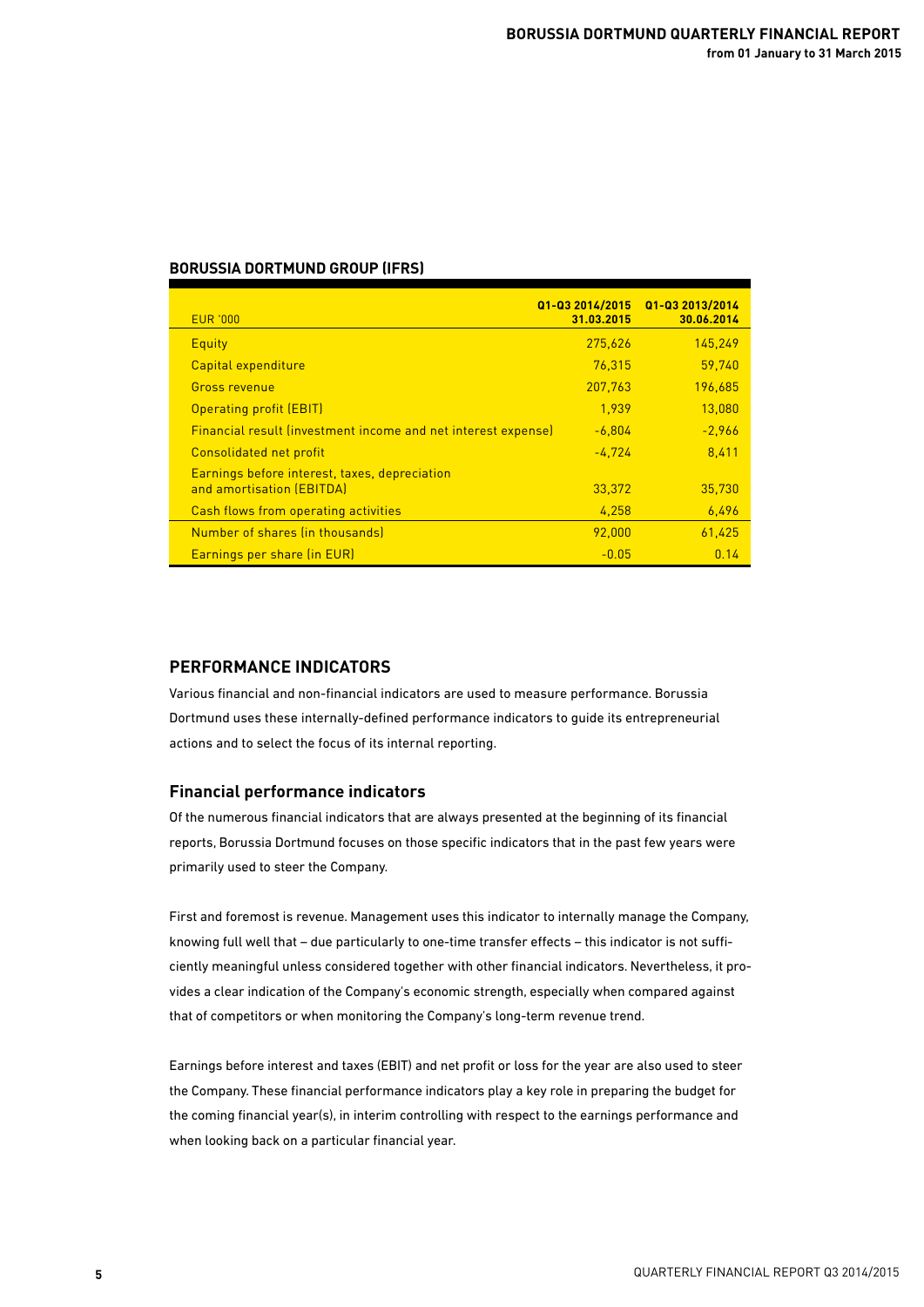These indicators are rounded out by cash flows from operating activities, another component used for the Company's internal planning that forms the basis of the Company's strategic alignment. This allows the Company to identify future negative developments and leverage investment potential stemming from current budget surpluses at an early stage.

### **Non-financial performance indicators**

Borussia Dortmund has decided that its only non-financial performance indicator will be the reach of its brand.

While it is impossible to measure the reach of Borussia Dortmund's brand, it is determined by a number of criteria that, when taken together, are representative of the brand's reach. Some of these criteria are measureable, while others are not. They are merely a reflection of the Company's appeal.

The number of criteria varies and they are thus exchangeable. While any one indicator may be of significance during the 2014/2015 season, this may not necessarily be the case in subsequent years. "New media" in particular constantly provides new indicators: for instance, the number of Facebook fans or page impressions represent relatively new indicators.

Measurable criteria include, for example, the number of season tickets sold, attendance figures and television broadcast hours.

Awards, surveys and studies represent possible criteria that cannot be measured quantitatively. Another "soft" indicator is the deliberate selection of sponsors whose products and brand images are aligned with the "Borussia Dortmund" brand.

Borussia Dortmund's decision-makers receive reports about all criteria on a regular basis. Furthermore, taken as a whole, these form the basis of the Company's strategic alignment.

Strengthening and maintaining the brand as well as brand awareness are the primary objectives of any entrepreneurial action and thus are always non-financial performance indicators.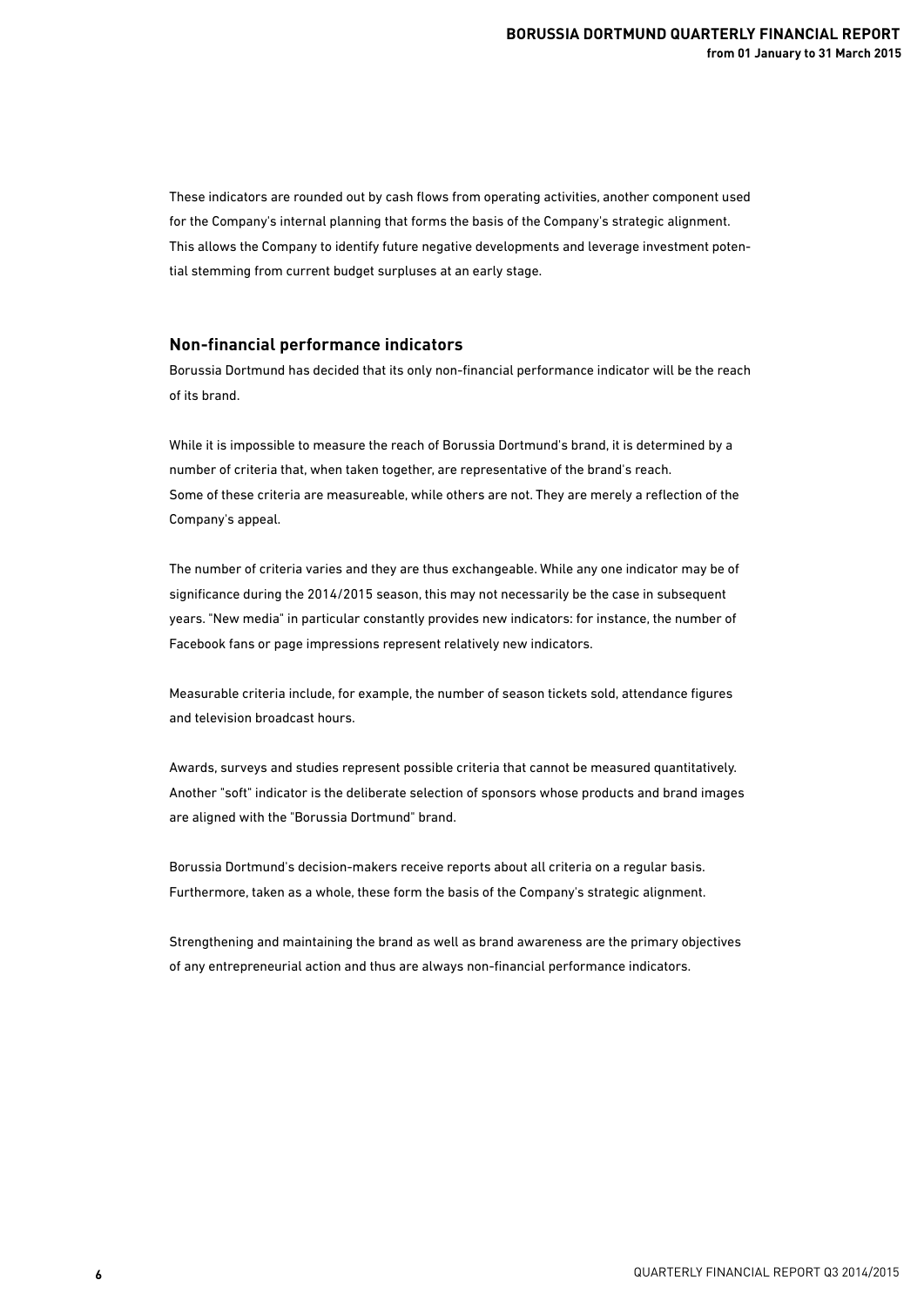## **DEVELOPMENT OF THE MARKET AND COMPETITIVE ENVIRONMENT in the third quarter of financial year 2014/2015**

#### **MARKETING**

Borussia Dortmund held its tenth annual sponsors' exhibition at SIGNAL IDUNA PARK. Some 3,000 visitors attended the exhibition at the stadium's north terrace, which features upwards of 3,000 square metres of floor space. Approximately 60 exhibitors, official partners and hospitality clients were on hand to present their brands and products. Over the past few years, the exhibition has become not only an event for attracting new customers, but for networking in general. In the network of networks – the Internet – Borussia Dortmund is forging new paths and revamped its existing online ticket shop. Going forward, stadium visitors will be able to purchase their tickets from a "responsive" online platform that automatically recognises and adapts to the customer's enddevice, be it a desktop computer, a tablet or smartphone. Borussia Dortmund's long-time partner CTS EVENTIM Sports GmbH, Hamburg will continue to provide the technology for the platform.

#### **BIG NAMES IN DORTMUND**

Borussia Dortmund agreed to an early contract extension with Germany national team striker Marco Reus, which will see the 25-year-old stay at the club until 30 June 2019.

In addition, Kevin Kampl signed with the club. The German-born Slovenia international transferred to Dortmund from Austrian first division club Red Bull Salzburg and also signed a contract through the end of June 2019.

### **MEDIA**

Interest in Borussia Dortmund continues to grow unabated online. The club's official Facebook page recently gained its twelfth million fan.

### **STADIUM-WIDE WI-FI**

During the third quarter of the current financial year, Borussia Dortmund introduced its complimentary BVB Wi-Fi network, which is immediately available to all visitors, throughout SIGNAL IDUNA PARK.

This modern technology allows Borussia Dortmund to connect more than 46,000 visitors to the Internet simultaneously. This upgrade represents the most comprehensive Wi-Fi project to be brought online at a German football stadium to date and is owed to Huawei Technologies Deutschland GmbH and Unitymedia NRW GmbH, two of the club's Champion Partners.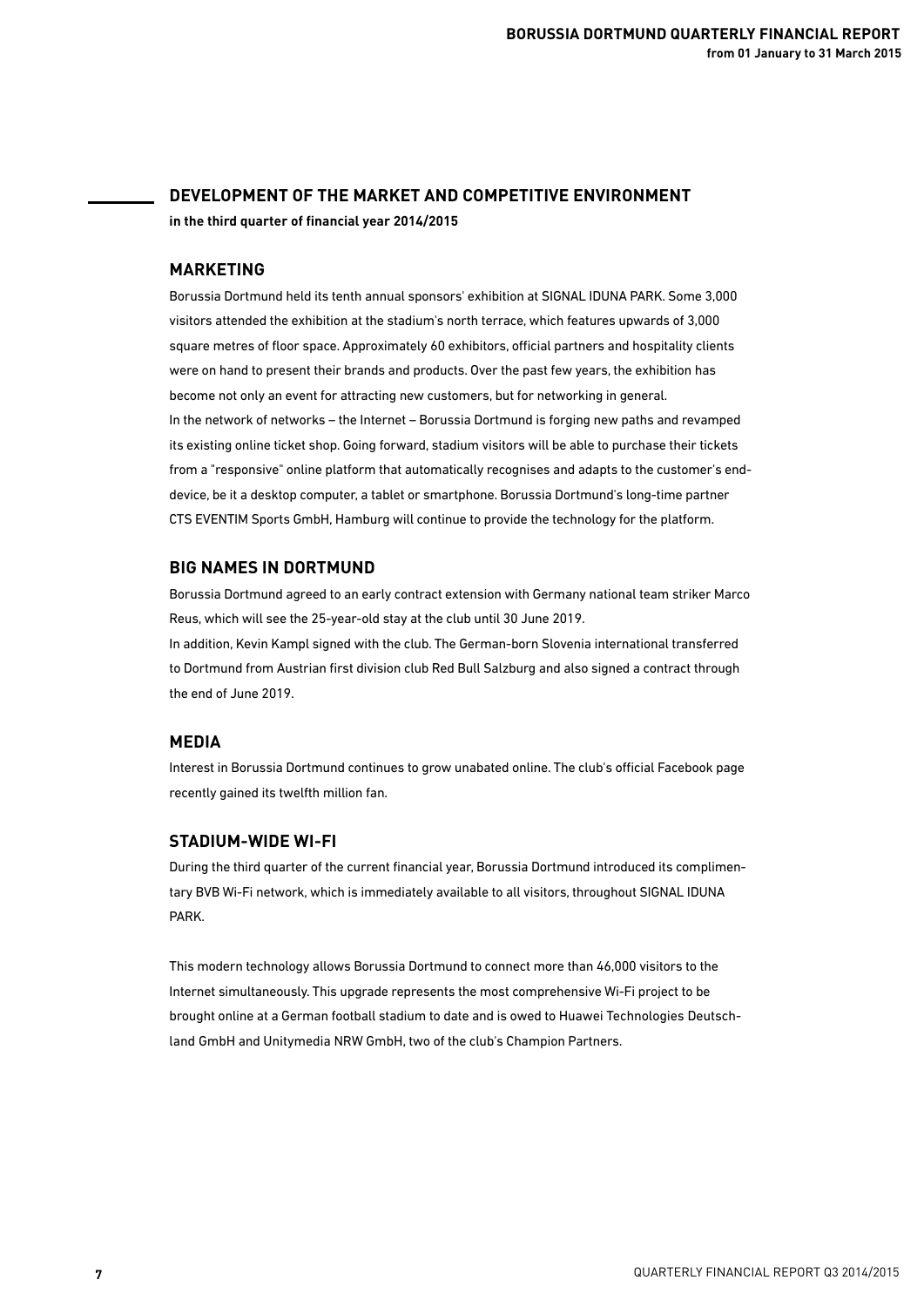## **GROUP STRUCTURE AND BUSINESS OPERATIONS**

The interim Group management report refers to the unchanged consolidated group of Borussia Dortmund GmbH & Co. KGaA.

In addition to its core activities of playing football and marketing SIGNAL IDUNA PARK, Borussia Dortmund has established football-related lines of business.

The list of shareholdings as at 31 March 2015 was as follows:

### **Shareholding**

|                                            | <b>Registered</b><br>office | <b>Share</b><br>capital<br>(EUR '000) | Share-<br>holdina<br>(in %) | <b>Equity</b><br><b>(EUR '000)</b> | <b>Net</b><br>profit/loss<br><b>(EUR '000)</b> |
|--------------------------------------------|-----------------------------|---------------------------------------|-----------------------------|------------------------------------|------------------------------------------------|
| <b>BVB Stadionmanagement GmbH*</b>         | Dortmund                    | 52                                    | 100.00                      | 66                                 | $-492$                                         |
| besttravel Dortmund GmbH                   | Dortmund                    | 50                                    | 51.00                       | 349                                | 299                                            |
| <b>BVB Merchandising GmbH*</b>             | Dortmund                    | 75                                    | 100.00                      | 10.881                             | 5,162                                          |
| <b>Sports &amp; Bytes GmbH*</b>            | Dortmund                    | 200                                   | 100.00                      | 2.510                              | 129                                            |
| <b>BVB Event &amp; Catering GmbH*</b>      | Dortmund                    | 25                                    | 100.00                      | 25                                 | 462                                            |
| <b>Orthomed Medizinisches Leistungs-</b>   |                             |                                       |                             |                                    |                                                |
| und Rehabilitationszentrum GmbH** Dortmund |                             | 52                                    | 33.33                       | 700                                | 81                                             |

٦ \* Profit and loss transfer agreements are in force. Profit/loss of the Company prior to transfer to/absorption by the consolidated tax group parent.

\*\* Included in the consolidated financial statements as at 31 December 2013 as an associate.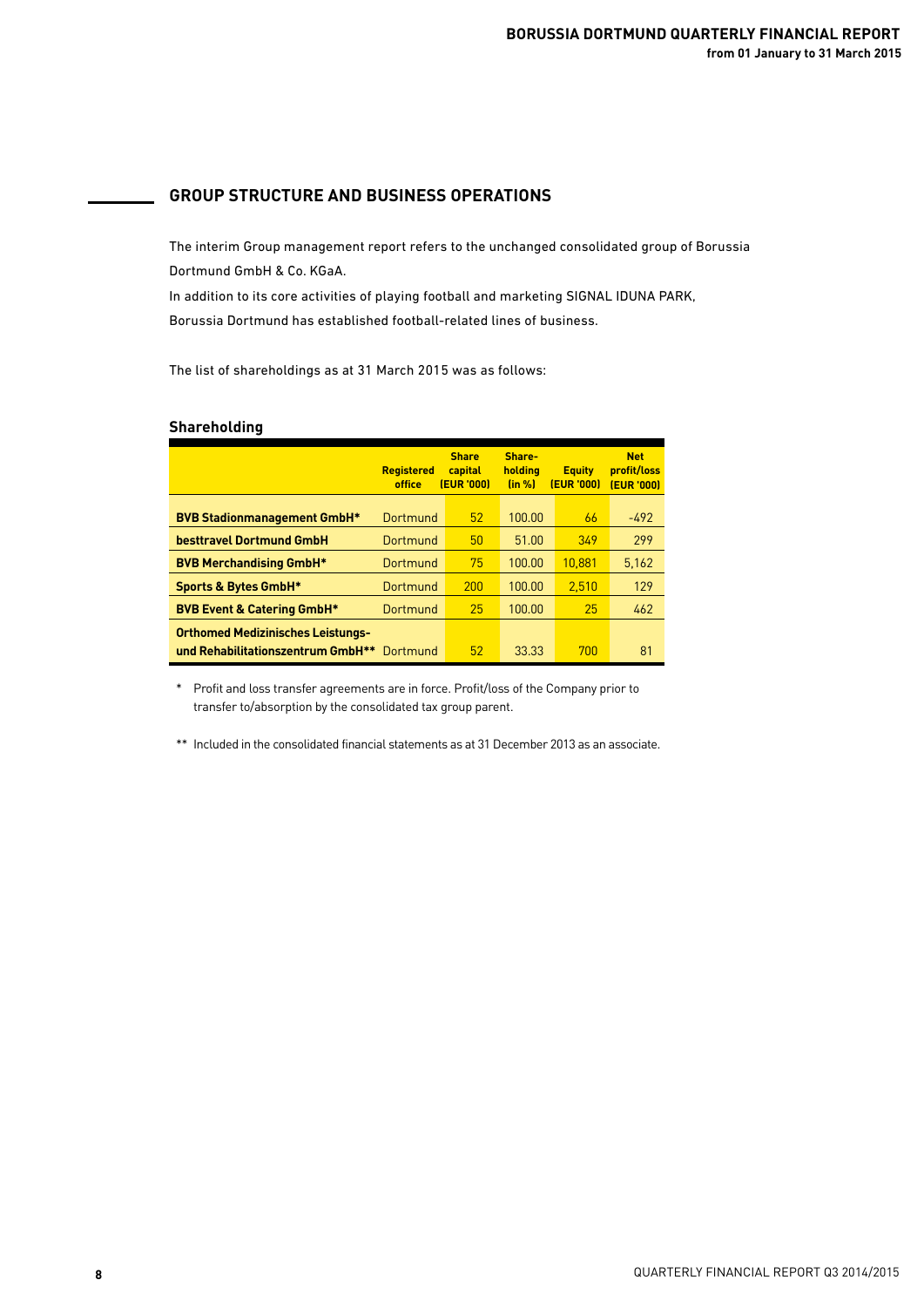### **THE SHARES OF BORUSSIA DORTMUND GmbH & Co. KGaA**

## **SHARE PRICE PERFORMANCE IN THE THIRD QUARTER OF FINANCIAL YEAR 2014/2015**

During the reporting period – the third quarter of the 2014/2015 financial year (1 January to 31 March 2015) – and despite the Company's positive business-related announcements, the performance of BVB shares was influenced primarily by the club's inconsistent athletic performance that was at times below expectations (unless indicated otherwise, the following data is based on the closing price of shares in XETRA trading in shares of Borussia Dortmund GmbH & Co. KGaA; where necessary, figures have been rounded up to the nearest hundredth).

The shares in Borussia Dortmund GmbH & Co. KGaA kicked off the 2015 calendar year at EUR 3.92 on 2 January 2015 and then remained flat in January. Borussia Dortmund spent the winter break of the 2014/2015 Bundesliga season in the relegation zone and thus made it its objective to leave this zone as quickly as possible. Shares traded at EUR 3.99 on 30 January 2015, the start of the second half of the season. The share price recovered significantly and increased once again in February 2015 following the club's solid start to the second leg of the Bundesliga season (one draw, one loss and four consecutive wins), the announcement that Marco Reus' contract had been extended (see ad-hoc disclosure from 10 February 2015) and the 1:2 loss to Juventus Turin in the first leg of the round of 16 of the UEFA Champions League, a result which kept the club's chances of advancing to the quarter-finals alive. Shares traded at EUR 4.03 on 2 February 2015, EUR 4.05 on 10 February 2015, EUR 4.18 on 13 February 2015 and EUR 4.15 on 20 February 2015. On this date the Company published the preliminary semi-annual figures (see ad-hoc disclosure from the same date), announcing that it had increased revenue by 10% year on year and generated net income for the first half of the year. The Company managed to generate a net income in the first half of the year despite the fact that early repayment penalties had been levied for the complete repayment of all of the Company's loans and had weighed down net income for the first half of the year. The capital market responded positively and the club's derby win against FC Schalke 04 on 28 February 2015 capped this development in February 2015 from a sporting perspective as well. As intended, Borussia Dortmund had left the relegation zone and was once again within reach of the top nine spots in the Bundesliga. March 2015 started off promising. Shares traded at EUR 4.17 on 3 March 2015, the day Borussia Dortmund beat Dynamo Dresden to advance to the quarter finals of the DFB Cup. However, two consecutive Bundesliga draws and in particular the decisive loss against Juventus Turin in the second leg match in the round of 16 of the UEFA Champions League on 18 March 2015 proved to be an unfortunate turn of events. Shares traded at EUR 3.69 on 19 March 2015. The squad's elimination from the UEFA Champions League in the current season intensified the decline in the share price over the following days. The reporting period ended with shares in Borussia Dortmund GmbH & Co. KGaA trading at EUR 3.53 on 31 March 2015.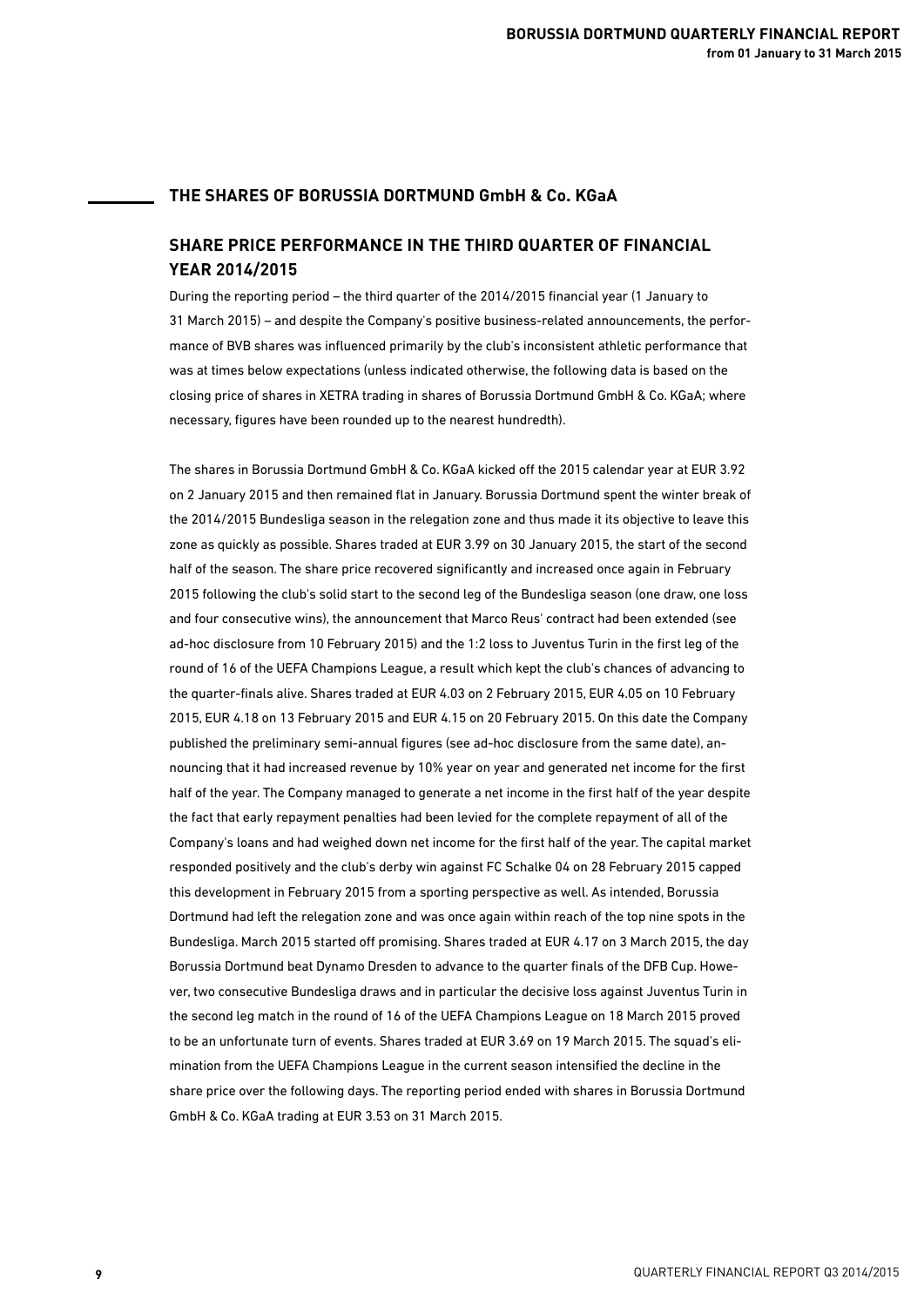

**Revenue January – March 2015 (Shares)**

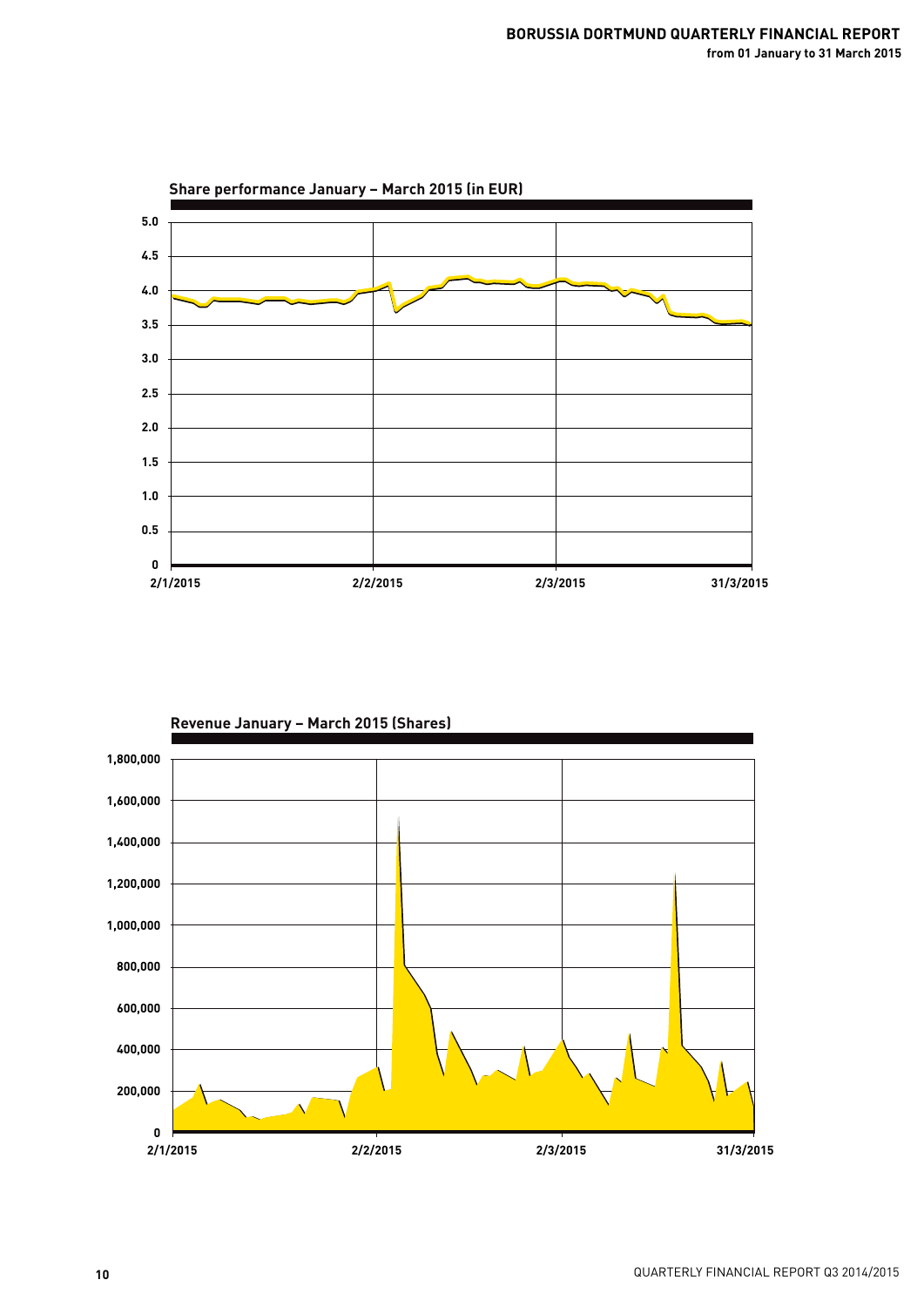### **SHARE CAPITAL AND SHAREHOLDER STRUCTURE**

Borussia Dortmund GmbH & Co. KGaA's share capital amounts to EUR 92,000,000 divided into the same number of no-par value shares. Based on the voting rights notifications we have received, the shareholder structure of Borussia Dortmund GmbH & Co. KGaA was as follows as at 31 March 2015:

- Evonik Industries AG: 14.78%
- Bernd Geske: 8.59%
- Ballspielverein Borussia 09 e.V. Dortmund: 5.53%
- SIGNAL IDUNA: 5.43%
- PUMA SE: 5.0%
- Free float: 60.67%

## **SHAREHOLDINGS BY MEMBERS OF GOVERNING BODIES**

As at 31 March 2015, one member of management held 7,045 no-par value ordinary bearer shares in the Company. As at the same date, one member of the Supervisory Board held a total of 7,901,909 no-par value ordinary bearer shares. Members of management and the Supervisory Board hold a total of 7,908,954 no-par-value ordinary bearer shares, which corresponds to more than 1% of the shares issued by Borussia Dortmund GmbH & Co. KGaA.

#### **INVESTOR RELATIONS**

The objective of our Company's Investor Relations organisation is to obtain an appropriate valuation of the shares of Borussia Dortmund GmbH & Co. KGaA on the capital market. This is achieved by pursuing ongoing and open communication with all market participants. Investor Relations forms an ideal interface between institutional investors, financial analysts and private investors. The Company seeks to justify the confidence placed in it by investors and the public through immediate and transparent communication of its financial results, business transactions, strategy, and risks and opportunities. We are committed to communications principles such as openness, continuity, equal treatment and credibility, which make it possible to develop a long-term rapport based on trust with market participants and to ensure a true and fair view of the Company.

We therefore use online communication as our main form of communications, as this offers the best basis for providing all interested parties with equal access to up-to-date information. Because this information is highly pertinent, Borussia Dortmund maintains an investor relations webpage, "BVB Share" which is available online at www.bvb.de/aktie and http://aktie.bvb.de/eng. All annual and interim financial reports are available for download at this site. Mandatory disclosures and announcements under capital market law, such as ad hoc disclosures, corporate news, directors' dealings and/or advance notices are published here in a timely manner. At the same time, our service provider, EQS Group AG (formerly Deutsche Gesellschaft für Ad-hoc-Publizität mbH, Munich), ensures that these notices are distributed throughout Europe. Further detailed information, such as investor presentations and in-depth information on implementing the recommendations of the German Corporate Governance Code, is provided on our website. The information is published in German and, for the most part, in English as well.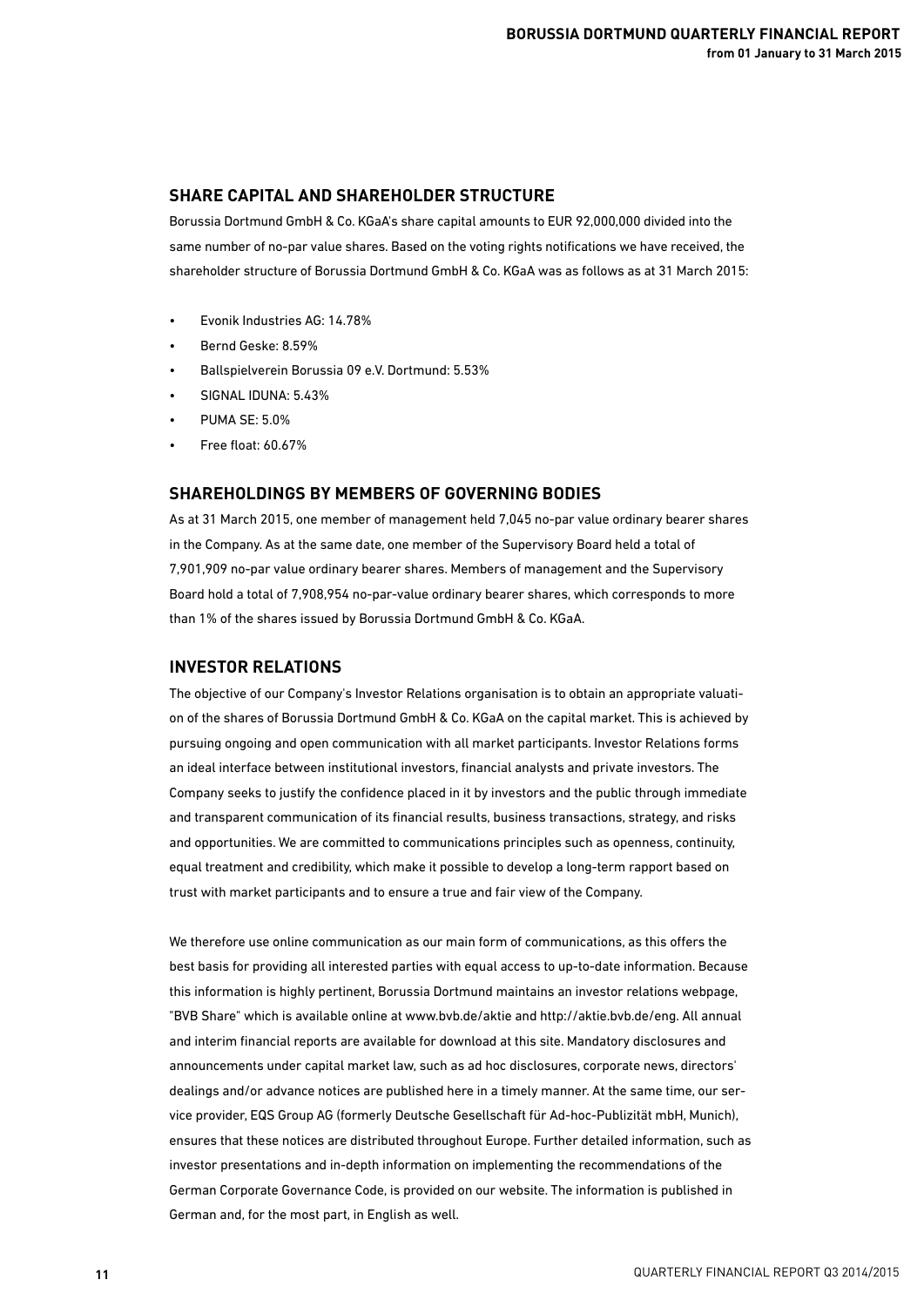Another objective of ours in financial year 2014/2015 was to continue to foster communication with the capital markets. For instance, the Company held group and one-on-one meetings with capital market representatives on an ongoing basis during the reporting period. After the reporting period, roadshows are already scheduled for 21 April 2015 in London, United Kingdom, 12 May 2015 in Zürich, Switzerland, and 24 June 2015 in Dublin, Ireland.

The Company is also pleased to be included in the research coverage of the following firms:

- GSC Research GmbH, Düsseldorf Most recent research update: 20 April 2015, Recommendation: "Buy" (previously: "Hold")
- Edison Research Investment Ltd., London, UK Most recent research update: 17 April 2015, Recommendation: "n/a"
- Bankhaus Lampe KG, Düsseldorf Most recent research update: 2 March 2015, Recommendation: "Buy" (previously: "Buy")
- ODDO Seydler Bank AG, Frankfurt am Main Most recent research update: 27 February 2015, Recommendation: "Buy" (previously: "Buy")
- Hauck & Aufhäuser Institutional Research, Hamburg Initial research study: 11 September 2014, Recommendation: "Buy"

Individual studies and research updates are available online at www.bvb.de/aktie and http://aktie.bvb.de/eng under "BVB Share", sub-heading "Capital Market View".

ODDO Seydler Bank AG, Frankfurt am Main, was our Company's designated sponsor during the reporting period.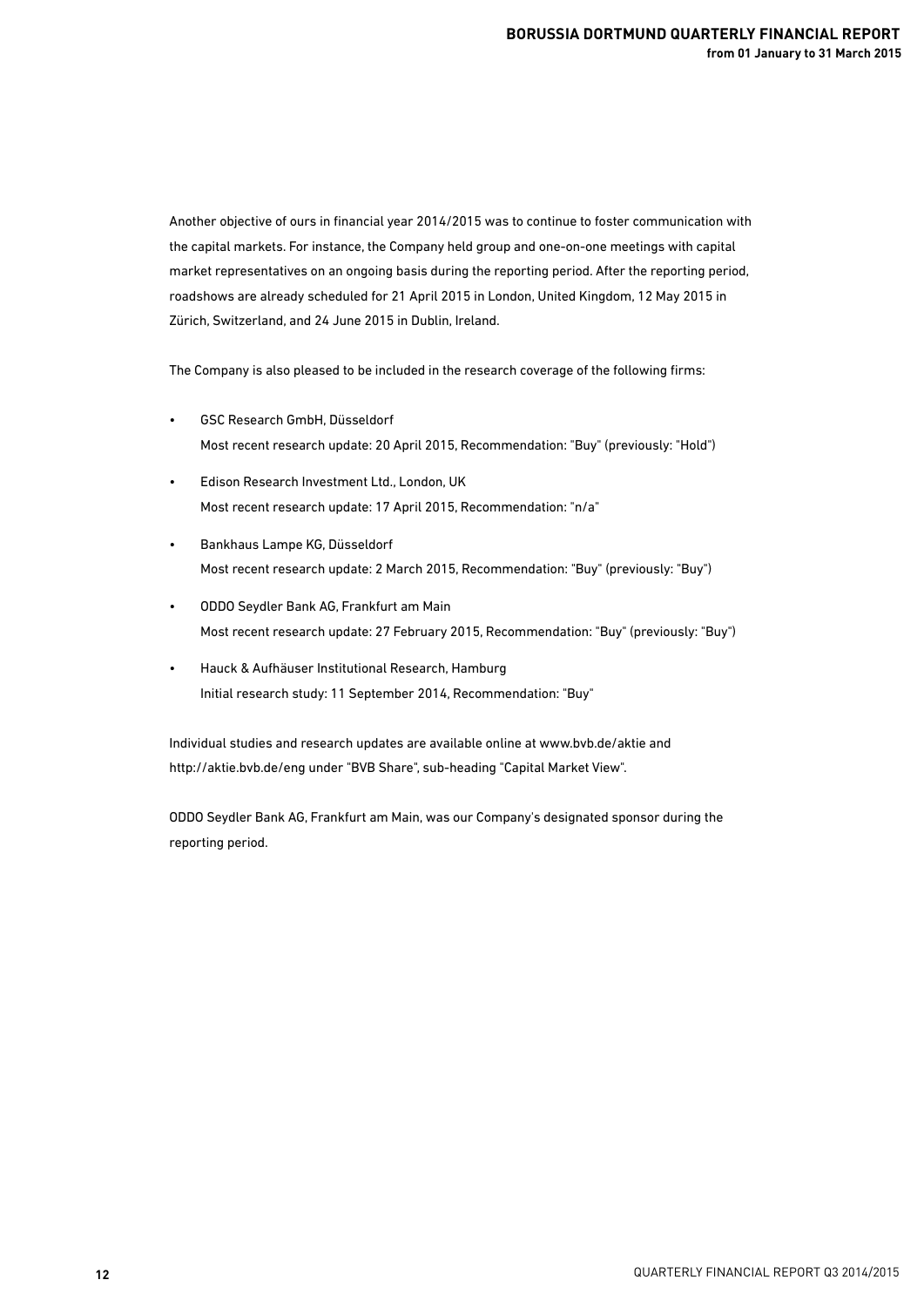## **POSITION OF THE COMPANY**

## **DEVELOPMENT OF PERFORMANCE INDICATORS**

## **DEVELOPMENT OF FINANCIAL PERFORMANCE INDICATORS**

Borussia Dortmund's financial performance indicators – revenue, earnings before interest and taxes (EBIT), net profit or loss for the year and cash flows from operating activities – for the period from 1 July 2014 to 31 March 2015 as well as for the third quarter of the financial year (1 January to 31 March 2015) break down as follows:

In the third quarter of financial year 2014/2015, revenue decreased by EUR 2,574 thousand to EUR 53,797 thousand. However, revenue increased by EUR 11,155 thousand to EUR 204,125 thousand during the first nine months of the financial year (previous year: EUR 192,970 thousand). The result from operating activities (EBIT) amounted to EUR -8,153 thousand in the third quarter (previous year: EUR 1,512 thousand) and EUR 1,939 thousand in the period from 1 July 2014 to 31 March 2015 (previous year: EUR 13,080 thousand).

Borussia Dortmund reported a net loss of EUR -8,431 thousand during the third quarter of the financial year (previous year: net profit of EUR 182 thousand) and a net loss of EUR -4,724 thousand for the period from 1 July 2014 to 31 March 2015 (previous year: net profit of EUR 8,411 thousand). Cash flows from operating activities amounted to EUR 9,716 thousand in the third quarter (previous year: EUR 1,437 thousand) and to EUR 4,258 thousand in the first nine months of the current 2014/2015 financial year (previous year: EUR 6,496 thousand).

Overview of financial performance indicators:

| <b>EUR '000</b>                      | 03<br>2014/2015 | 03<br>2013/2014 |
|--------------------------------------|-----------------|-----------------|
| Revenue                              | 53,797          | 56,371          |
| <b>Operating profit (EBIT)</b>       | $-8,153$        | 1,512           |
| Consolidated net profit              | $-8,431$        | 182             |
| Cash flows from operating activities | 9.716           | 1.437           |

## **BORUSSIA DORTMUND GROUP (IFRS)**

### **BORUSSIA DORTMUND GROUP (IFRS)**

| <b>EUR '000</b>                      | $Q1 - Q3$<br>2014/2015 | $Q1 - Q3$<br>2013/2014 |
|--------------------------------------|------------------------|------------------------|
| Revenue                              | 204.125                | 192.970                |
| Operating profit (EBIT)              | 1.939                  | 13,080                 |
| Consolidated net profit              | $-4.724$               | 8.411                  |
| Cash flows from operating activities | 4.258                  | 6.496                  |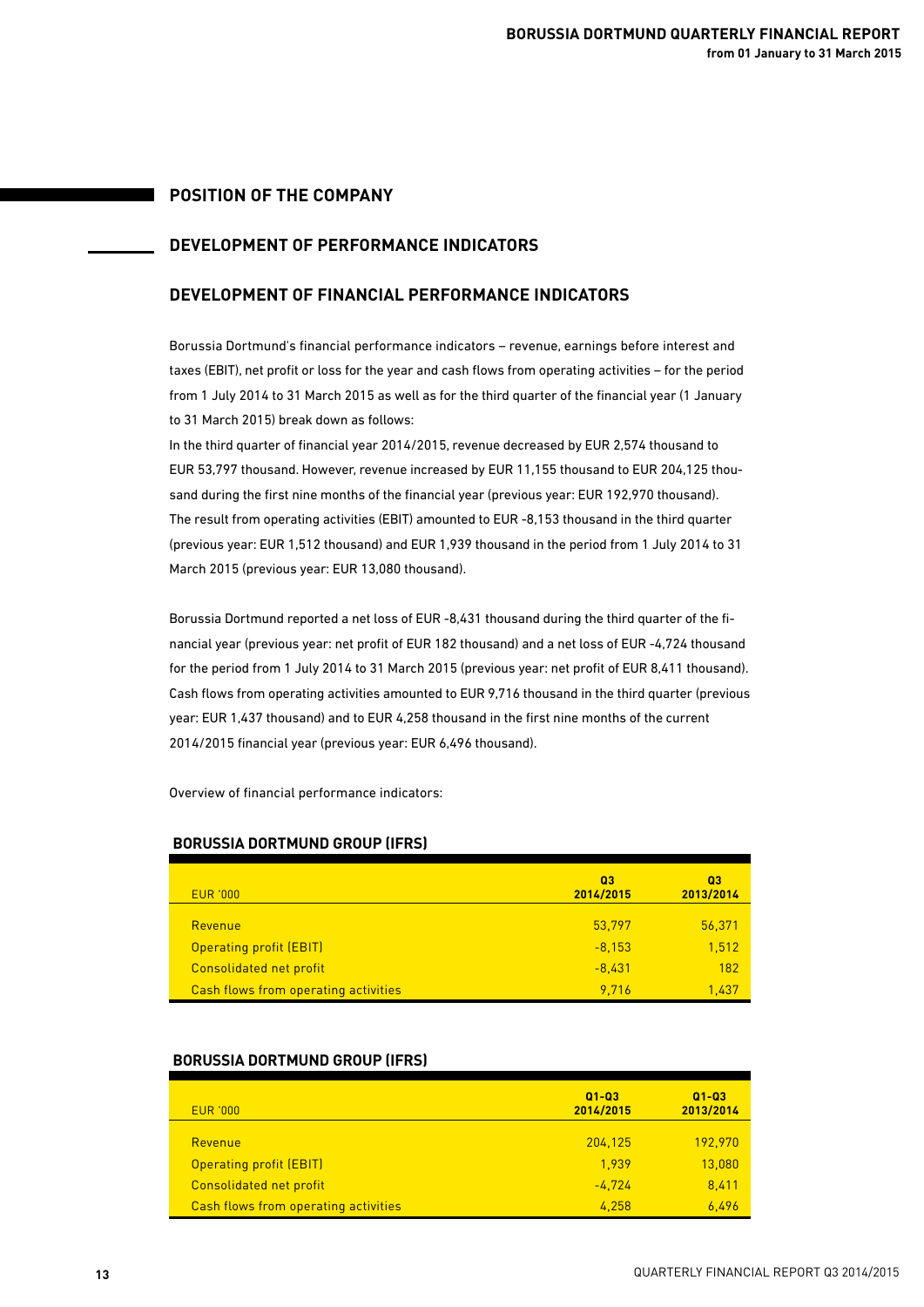## **DEVELOPMENT OF NON-FINANCIAL PERFORMANCE INDICATORS**

The reach and positive perception of Borussia Dortmund's brand was again noticeably felt in the third quarter of the current financial year.

Interest in Borussia Dortmund in new media continues to grow: for example, the club now has more than twelve million fans on Facebook.

Attendance figures for home matches at SIGNAL IDUNA PARK were also remarkable, particularly given the fact that the squad's season was not as successful as in the previous year: all four Bundesliga home matches during the reporting period were nearly sold out, while the UEFA Champions League home match against Juventus Turin was sold out. All of this affirms the continuing popularity of Borussia Dortmund and positive perception of its brand.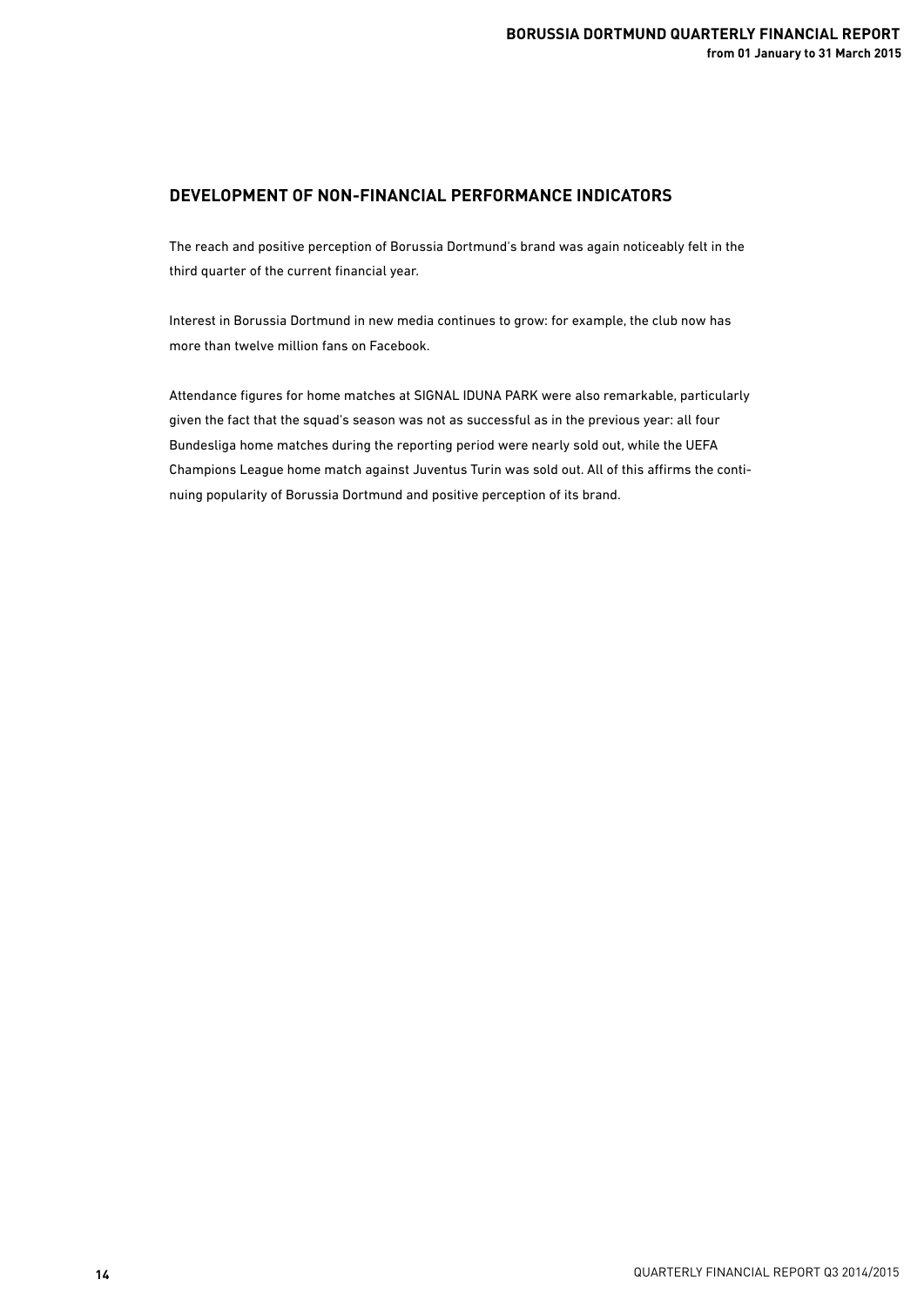## **RESULTS OF OPERATIONS**

In terms of football, the third quarter of the 2014/2015 financial year was shaped by the club's round of 16 tie in the UEFA Champions League, its qualification for the quarter-finals of the DFB Cup and its leap to tenth place in the Bundesliga table.

As compared to the prior-year reporting period, Borussia Dortmund ended the third quarter (1 January to 31 March 2015) with a net loss of EUR 8,431 thousand (previous year: EUR 182 thousand). Third-quarter revenue amounted to EUR 53,797 thousand, representing a decrease of EUR 2,574 thousand. Gross revenue amounted to EUR 54,608 thousand. The previous year balance had totalled EUR 57,478 thousand.

At EUR -8,153 thousand, the result from operating activities (EBIT) missed the previous year's figure (EUR 1,512 thousand) by EUR 9,665 thousand.

### **REVENUE TREND**

Borussia Dortmund started the third quarter with 15 points at place 18 in the Bundesliga table before earning 18 points in the first three months of 2015 and occupying tenth place in the table at the end of March.

However, instead of increasing year on year, Borussia Dortmund's revenue actually declined by EUR 2,574 thousand to EUR 53,797 thousand in the third quarter of financial year 2014/2015.

The reasons for this were as follows: Unlike in the previous year, Borussia Dortmund was eliminated from the UEFA Champions League in the round of 16 and did not engage in any transfers. Furthermore, Borussia Dortmund had one less Bundesliga home match than in the previous year. This led to a total decline of EUR 4,519 thousand in revenue from match operations, international TV marketing and transfers. Furthermore, only the third round of the DFB Cup had been staged during the reporting period, which meant that the pay-out from competition was smaller than in the previous year.

Revenue from advertising and merchandise once again developed positively. Despite the smaller pay-out from the DFB Cup, advertising revenue increased by a total of EUR 865 thousand due to existing advertising contracts in the 2014/2015 season.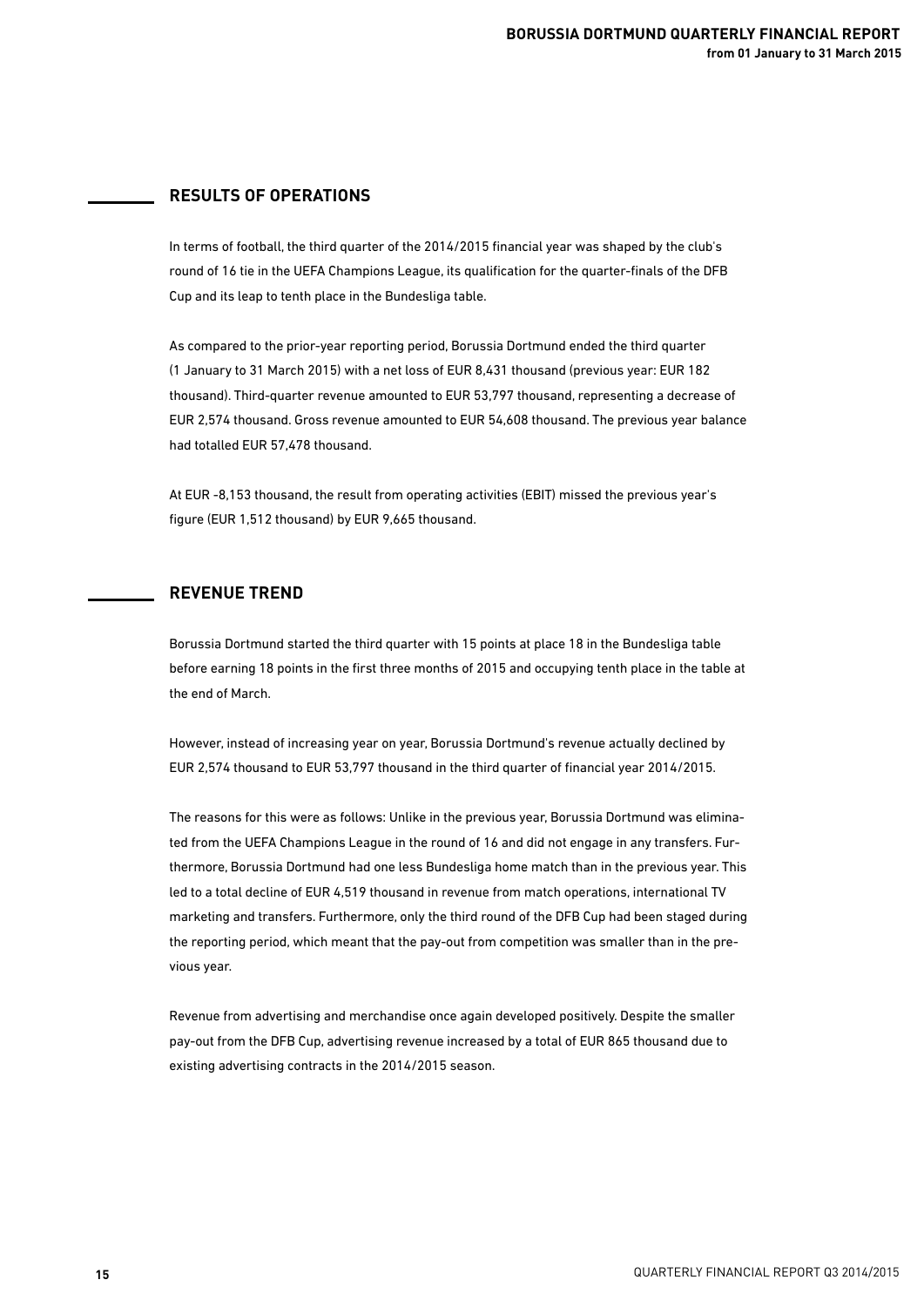Revenue from merchandise also improved during the third quarter of the 2014/2015 financial year, increasing by EUR 1,070 thousand as compared to the previous year (EUR 5,804 thousand). In addition to the squad's improvement on the pitch, which primarily impacted sales at the club's fan shops, this was attributable mainly to the increase in revenue from the sale of merchandise to retailers. In the third quarter, this led to a year-on-year increase of 69.52%.

Gross revenue amounted to EUR 54,608 thousand in the period under review (previous year: EUR 57,478 thousand).



### **Revenue in EUR '000**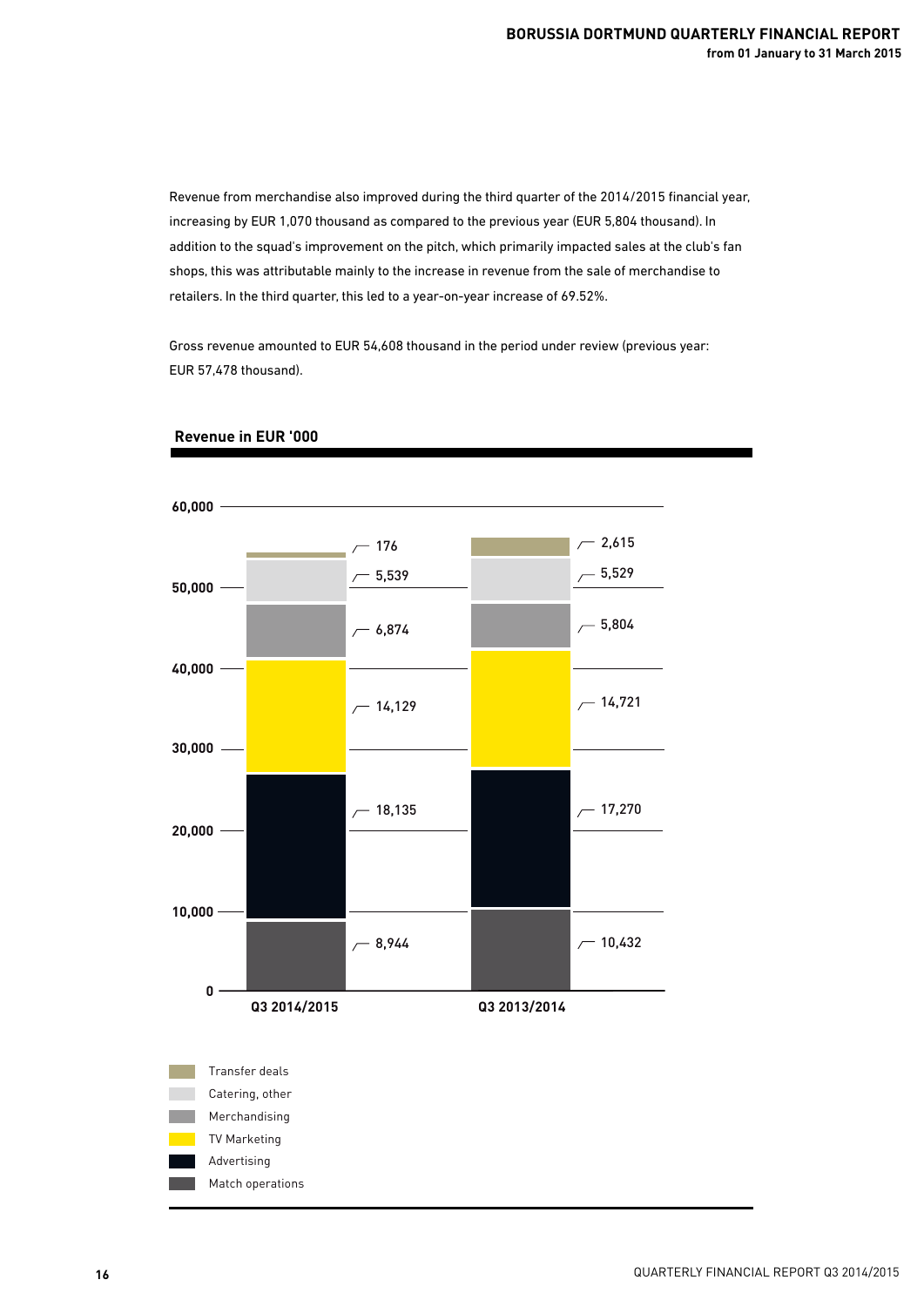## **DEVELOPMENT OF SIGNIFICANT OPERATING EXPENSES**

## **COST OF MATERIALS**

The increase in the cost of materials by EUR 600 thousand to EUR 4,126 thousand is attributable primarily to the increase in revenue from the sale of merchandise.

## **PERSONNEL EXPENSES**

Personnel expenses amounted to EUR 28,682 thousand in third quarter of the 2014/2015 season, up EUR 2,756 thousand year-on-year. The largest increase under this item was seen in licensing.

## **DEPRECIATION, AMORTISATION AND WRITE-DOWNS**

In the period under review, depreciation, amortisation and write-downs increased by EUR 3,271 thousand to EUR 10,828 thousand as compared to the prior-year quarter. This increase resulted primarily from investments in the professional squad and in property, plant and equipment.

## **OTHER OPERATING EXPENSES**

During the reporting period, other operating expenses (EUR 19,125 thousand) were nearly level with the prior-year's figure (EUR 18,957 thousand).

## **FINANCIAL RESULT**

The financial result improved by EUR 726 thousand to EUR -294 thousand in the third quarter. This was due to the repayment of all financial liabilities during the second quarter of the financial year.

## **TAX EXPENSE**

The tax expense in the period under review amounted to EUR 16 thousand (previous year: EUR -310 thousand).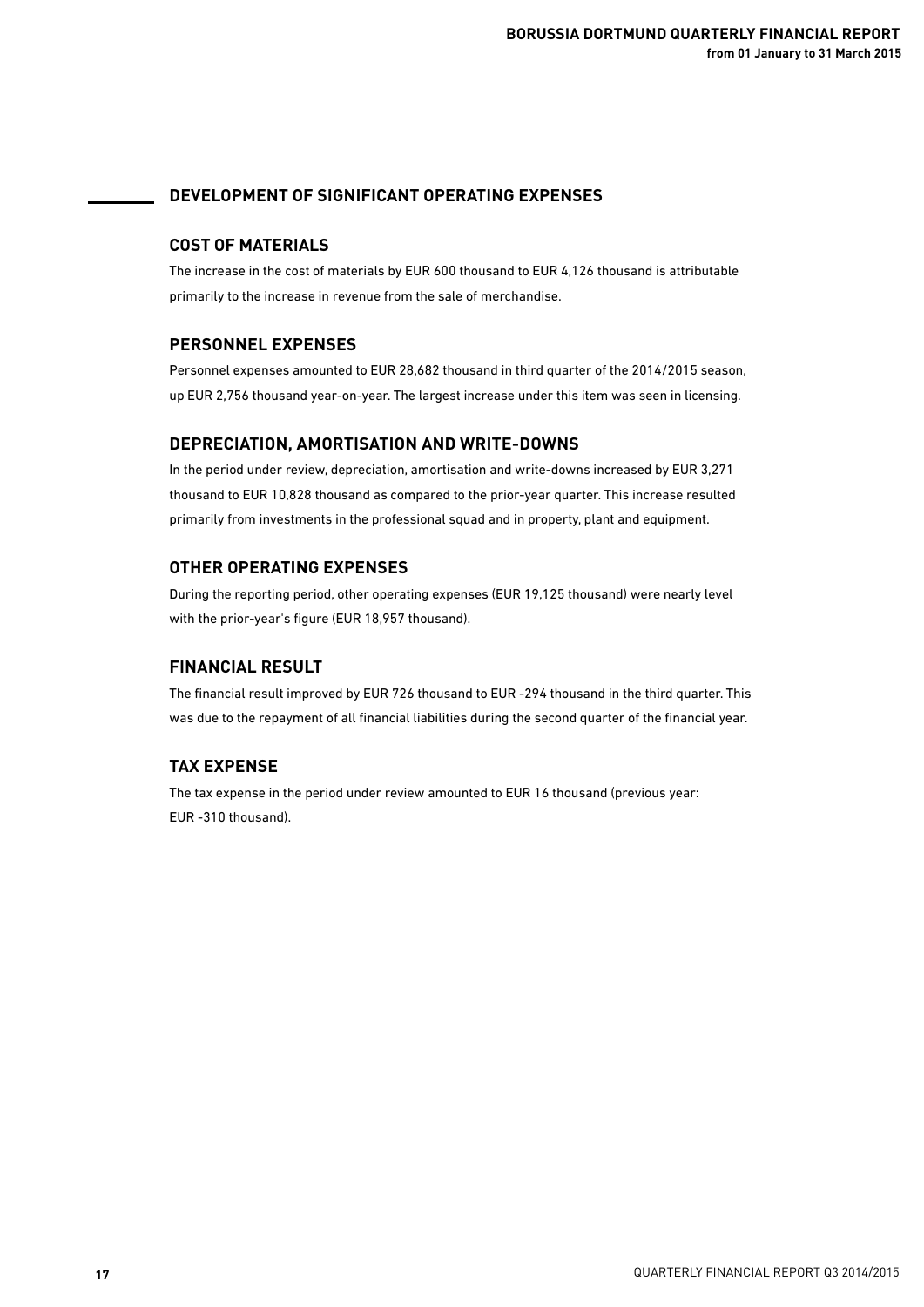## **DEVELOPMENT AND PERFORMANCE OF THE BUSINESS**

The Group's total assets increased by EUR 85,010 thousand to EUR 377,305 thousand in the first three quarters of the current 2014/2015 financial year.

Investing activities led to a EUR 48,993 thousand increase in non-current assets to EUR 298,485 thousand, while capital increases led to an increase in cash and cash equivalents of EUR 27,498 thousand to EUR 45,350 thousand.

Equity increased by EUR 130,377 thousand.

## **ANALYSIS OF CAPITAL STRUCTURE**

The Group's share capital amounted to EUR 92,000 thousand as at 31 March 2015. The two corporate actions (recorded in the commercial register on 3 July and 10 September 2014) increased share capital by EUR 6,120 thousand and EUR 24,455 thousand, respectively. Capital reserves increased by EUR 99,965 thousand.

After factoring in total comprehensive income for the period from 1 July 2014 to 31 March 2015 and the dividend payment of EUR 0.10 per share distributed in November 2014, Group equity amounted to EUR 275,626 thousand, corresponding to an equity ratio of 73.05% (as at 30 June 2014: 49.69%).

Borussia Dortmund reported liabilities of EUR 101,679 thousand as at 31 March 2015. As at 30 June 2014, liabilities amounted to EUR 147,046 thousand. Changes in liabilities were as follows:

After being repaid in full, financial liabilities decreased by EUR 41,028 thousand. Liabilities from finance leases increased by EUR 2,978 thousand from EUR 21,769 thousand to EUR 24,747 thousand. Scheduled repayments of EUR 1,210 thousand were offset by new liabilities in the amount of EUR 4,188 thousand because the lease agreement for the stadium's Wi-Fi equipment was recognised as a finance lease.

Trade payables were level with the previous year at EUR 18,197 thousand and other liabilities amounted to EUR 14,073 thousand, a decrease of EUR 10,417 thousand as compared to 30 June 2014. This was due primarily to lower wage and value added tax liabilities and performance related remuneration components as at the end of the reporting period. Tax liabilities decreased by EUR 212 thousand to EUR 359 thousand. As at the reporting date, deferred income amounted to EUR 44,303 thousand, an increase of EUR 3,280 thousand as compa-

red to 30 June 2014.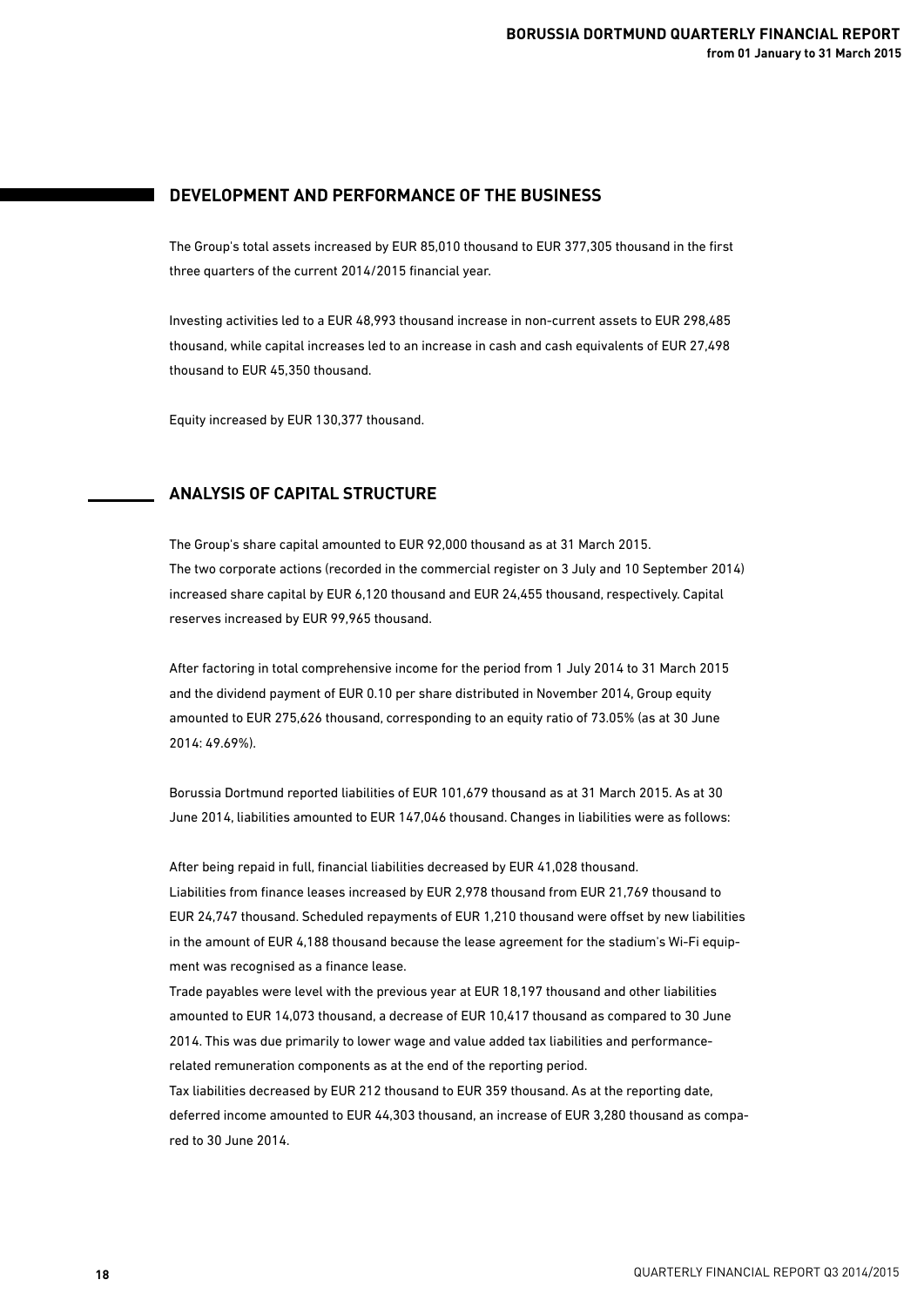## **ANALYSIS OF CAPITAL EXPENDITURE**

In the first nine months of the current financial year, Borussia Dortmund invested EUR 76,315 thousand. Of this amount, EUR 68,283 thousand was invested in intangible assets. Nearly the entirety of this amount was invested in the player base.

During the same period, EUR 8,014 thousand was invested in property, plant and equipment, which related primarily to fixtures and expansion work in and around SIGNAL IDUNA PARK, as well as the construction of the BVB FanWelt service centre, which opened during the first quarter.

## **ANALYSIS OF LIQUIDITY**

As at 31 March 2015, Borussia Dortmund held unrestricted cash funds of EUR 45,350 thousand. Borussia Dortmund also had access to an additional EUR 15,000 thousand in overdraft facilities which had not been drawn down as at the end of the reporting period. Proceeds from the sale of player registrations amounted to EUR 7,502 thousand in the first nine months of the current 2014/2015 financial year. Payments for investments in the professional squad amounted to EUR 68,283 thousand.

Cash flows from operating activities amounted to EUR 4,258 thousand.

## **OPPORTUNITIES AND RISKS**

The entrepreneurial actions of Borussia Dortmund invariably expose it to risks which have the ability to exert a positive or a negative influence on its business activities. The Company's risk management system is designed to identify, assess and manage such risks. This ensures the Company's ability to continue as a going concern and detects any developments jeopardising its existence early on so that appropriate countermeasures can be taken to remedy the situation. Management monitors the risk management system and reports regularly to the Supervisory Board. For additional details, please refer to the notes on opportunities and risks in the 2013/2014 Annual Report.

There are no risks that jeopardise Borussia Dortmund's ability to continue as a going concern.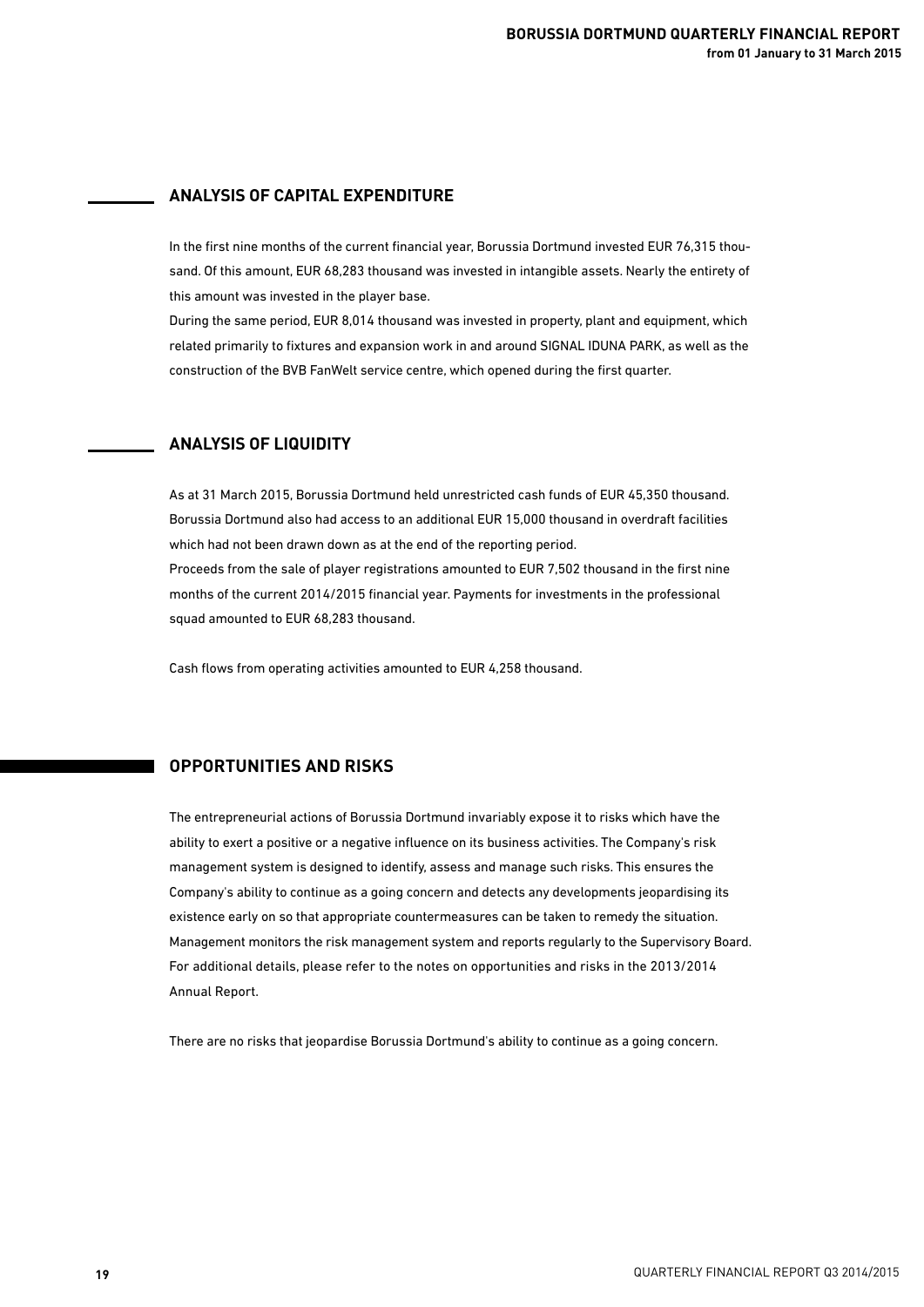### **REPORT ON EXPECTED DEVELOPMENTS**

## **EXPECTED PERFORMANCE OF THE GROUP BASED ON PERFORMANCE INDICATORS**

In its Annual Report as at 30 June 2014, Borussia Dortmund made forecasts with regard to its performance indicators. The Group's position on these forecasts is as follows: Revenue for the current financial year is expected to be level with the prior-year figure. Due to the solid revenue generated during the first nine months of the year and the positive footballing developments during the past quarter, the Group stands by this forecast.

Cash flows from operating activities were also forecast to be level with the prior-year figure. Borussia Dortmund now deviates from this forecast and expects cash flows from operating activities to miss the prior-year mark. This is attributable to additional finance charges in connection with the repayment of financial liabilities. Nevertheless, the Company expects cash flows from operating activities to be positive.

Borussia Dortmund had – and continues to – forecast net income and earnings before interest and taxes (EBIT) in the seven-figure range. Regarding to the forecast of non-financial indicators we refer to our annual report as at 30 June 2014.

## **EXPECTED GENERAL ECONOMIC ENVIRONMENT**

Borussia Dortmund continues to pursue its multidimensional strategy based on footballing success, long-term financial planning, branding and the development of talented players in its youth, amateur and professional squads.

Securing long-term partners as sponsors of Borussia Dortmund also continues to be a priority. For example, the club entered into multi-year agreements with its primary sponsor, its equipment supplier and the holder of the stadium's naming rights.

The marketing process for Champion Partners for the 2014/2015 season is concluded and most partners have entered into medium to long term agreements.

The demand for hospitality seating for the current season is unabated. A large number of seats in this marketing area is expected to be sold during the 2014/2015 season The sale of 55,000 season tickets speaks volumes and highlights the unabated popularity of football at Dortmund's SIGNAL IDUNA PARK.

Moreover, the club gained its ten millionth Facebook fan in time for the start of the new football season. This demonstrates that the Group's international popularity on social media is growing and is further proof of the fans' fascination with the "Borussia Dortmund" brand.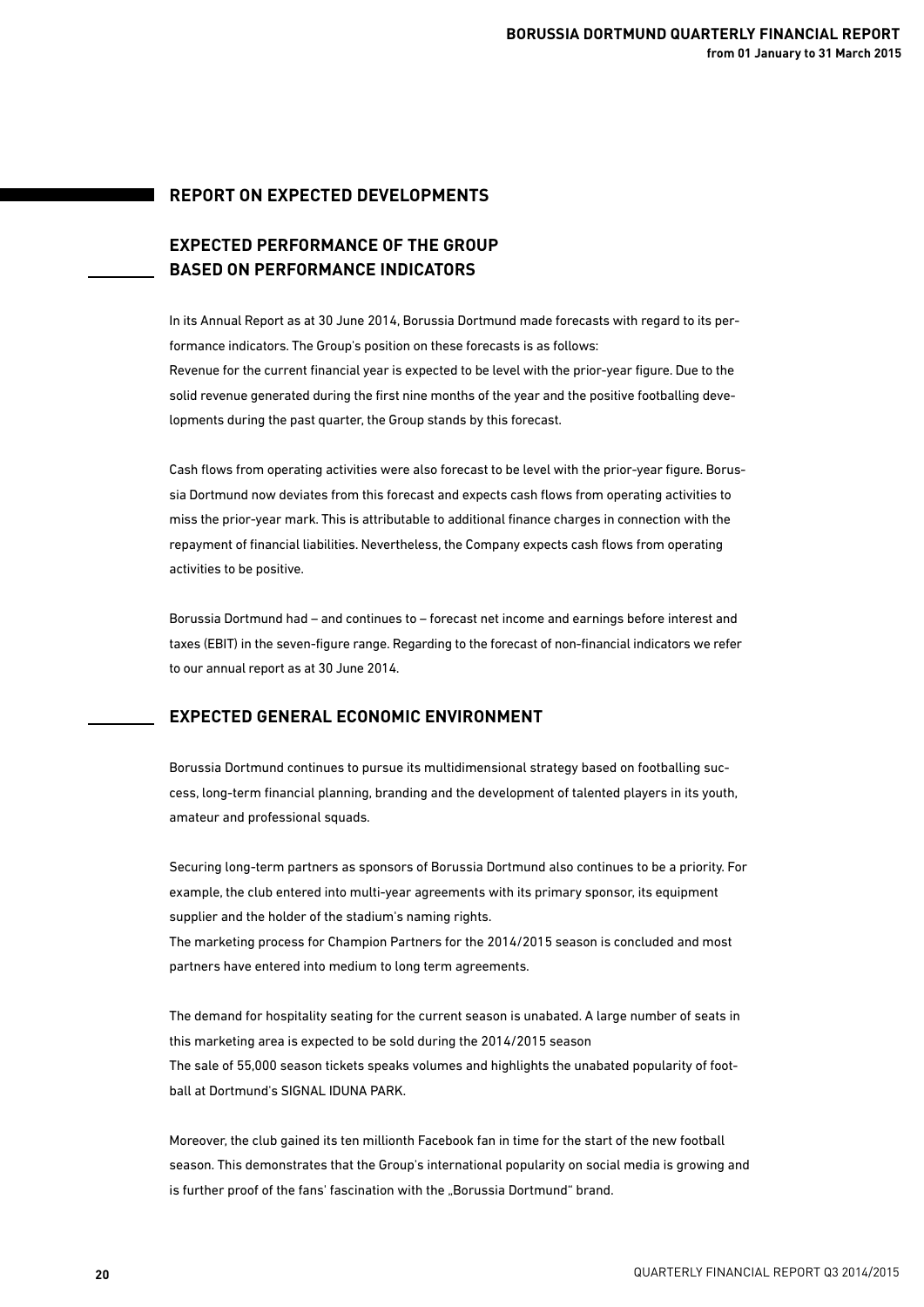### **OVERALL ASSESSMENT OF EXPECTED PERFORMANCE**

During the current financial year, Borussia Dortmund strengthened its solid financial foundation, in particular through the corporate actions it implemented, and despite the difficult situation in the Bundesliga, the club's outlook for the current and upcoming season is positive.

## **DISCLAIMER**

This consolidated quarterly financial report contains forward-looking statements. Such statements are based on current estimates and are by nature subject to risks and uncertainties. Actual results may differ from the statements made in this report.

### **EVENTS AFTER THE END OF THE REPORTING PERIOD**

## **ATHLETIC PERFORMANCE**

The positive start to the year was followed by two wins, two losses and one draw in the Bundesliga at the beginning of the fourth quarter. After 31 match days, Borussia Dortmund is ninth in the table and only three points from qualifying for international competition. The squad won its matches against Eintracht Frankfurt (2:0) and SC Paderborn (3:0), but took away nothing in the way of points from its losses at home against FC Bayern Munich (0:1) and away at Borussia Mönchengladbach (3:1), and earned a point from its draw with hosts 1899 Hoffenheim (1:1).

Borussia Dortmund beat FC Bayern Munich 1:3 to advance to the final of the DFB Cup, where the squad will face VfL Wolfsburg on 30 May.

### **BIG NAMES IN DORTMUND**

Coach Jürgen Klopp will leave Borussia Dortmund at the end of the current 2014/2015 season. The contract until the end of June 2018 was terminated prematurely. The list of Klopp's successes is longer than that of any previous Dortmund coach: two Bundesliga titles (2011 and 2012), the domestic double (2012), two-time Bundesliga runner-up, and advanced to DFB Cup final (2014 and 2015) as well as the UEFA Champions League final (2013). In addition, Jürgen Klopp's squad won the German Super Cup three times. All told, this makes him the most successful coach in Borussia Dortmund's history.

Thomas Tuchel will succeed Jürgen Klopp on 1 July 2015. The 41-year-old signed a three-year contract and will be officially introduced after the end of the season.

### **LICENSING**

DFL Deutsche Fußball Liga GmbH notified Borussia Dortmund GmbH & Co. KGaA that it, too, had fulfilled the criteria necessary to obtain a license to compete in first division play in the 2015/2016 Bundesliga season.

As in previous years, the license was granted without any requirements and/or conditions with respect to financial performance.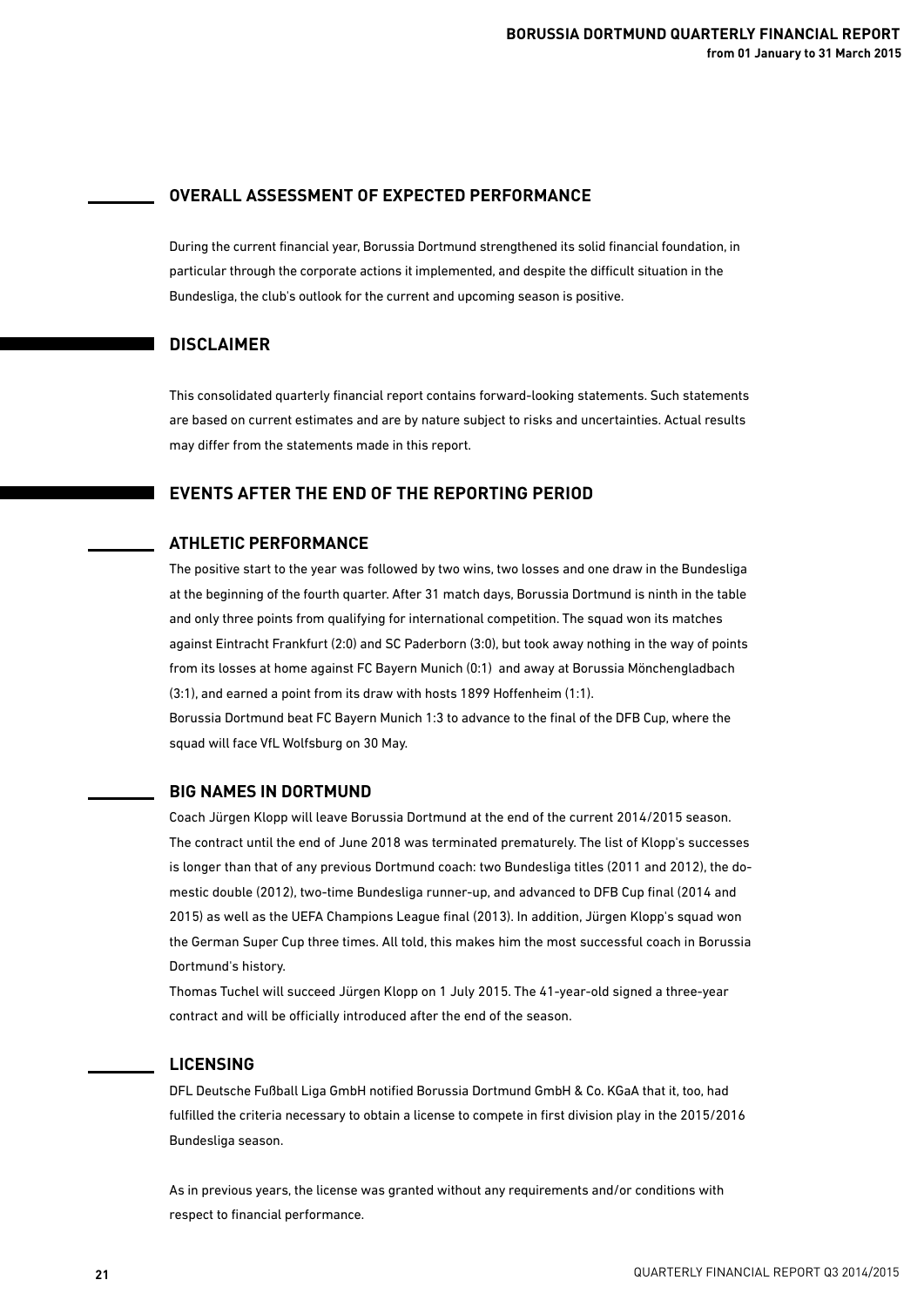## **CONDENSED INTERIM CONSOLIDATED FINANCIAL STATEMENTS**

## **CONSOLIDATED STATEMENT OF FINANCIAL POSITION**

| <b>EUR '000</b>                                         | 31/03/2015     | 30/06/2014     |
|---------------------------------------------------------|----------------|----------------|
| <b>ASSETS</b>                                           |                |                |
|                                                         |                |                |
| Non-current assets                                      |                |                |
| Intangible assets                                       | 106,659        | 61,602         |
| Property, plant and equipment                           | 189,752        | 184,502        |
| Investments accounted for using the equity method       | 293            | 293            |
| <b>Financial assets</b>                                 | 73             | 91             |
| Trade and<br>other financial receivables                | 3              |                |
| Deferred tax assets                                     | 1,252          | 1,256<br>1,252 |
|                                                         | 453            | 496            |
| Prepaid expenses                                        | 298,485        | 249,492        |
|                                                         |                |                |
| <b>Current assets</b>                                   |                |                |
| Inventories                                             | 6,400          | 5,921          |
| Trade and                                               |                |                |
| other financial receivables                             | 19,052         | 14,923         |
| Current tax assets                                      | 218            | 187            |
| Cash and cash equivalents                               | 45,350         | 17,852         |
| Prepaid expenses                                        | 7,800          | 3,920          |
|                                                         | 78,820         | 42,803         |
|                                                         | 377,305        | 292,295        |
| <b>EQUITY AND LIABILITIES</b>                           |                |                |
|                                                         |                |                |
| <b>Equity</b>                                           |                |                |
| Subscribed capital                                      | 92,000         | 61,425         |
| Reserves                                                | 183,571        | 83,606         |
| Treasury shares                                         | $-115$         | $-116$         |
| Equity attributable to the owners of the parent company | 275,456        | 144,915        |
| Minority interests                                      | 170            | 334            |
|                                                         | 275,626        | 145,249        |
| <b>Non-current liabilities</b>                          |                |                |
| Non-current financial liabilities                       | $\overline{0}$ | 32,139         |
| Liabilities from finance leases                         | 22,286         | 20,142         |
| Trade payables                                          | $\overline{0}$ | 50             |
| Other non-current financial liabilities                 | 1,380          | 3,701          |
| Deferred income                                         | 17,000         | 20.000         |
|                                                         | 40,666         | 76,032         |
|                                                         |                |                |
| <b>Current liabilities</b>                              |                |                |
| <b>Current financial liabilities</b>                    | $\overline{0}$ | 8.889          |
| Liabilities from finance leases                         | 2,461          | 1,627          |
| Trade payables                                          | 18,197         | 18,115         |
| Other current financial liabilities                     | 12,693         | 20,789         |
| Current income tax liabilities                          | 359            | 571            |
| Deferred income                                         | 27,303         | 21,023         |
|                                                         | 61,013         | 71,014         |
|                                                         | 377,305        | 292,295        |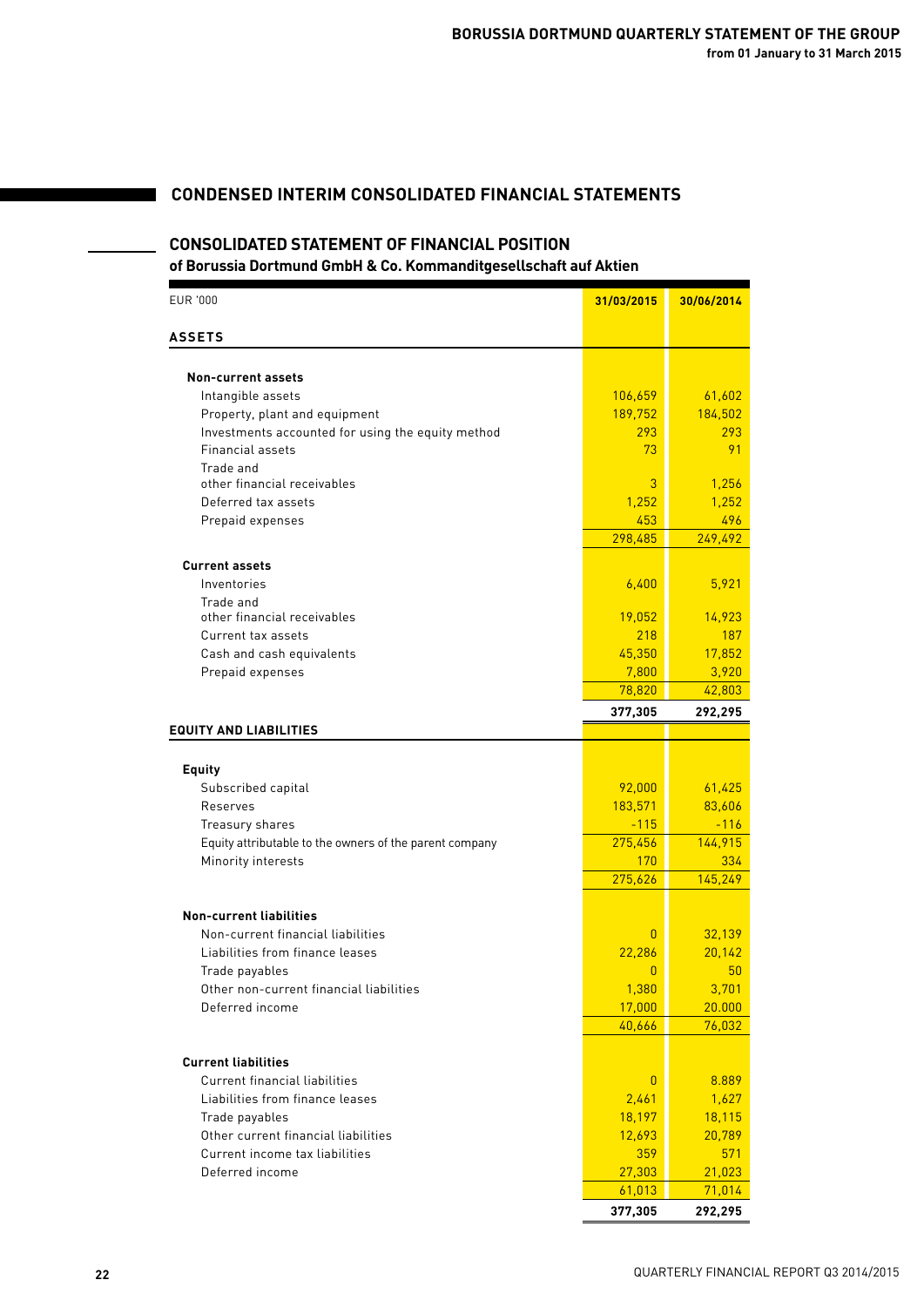## **CONSOLIDATED STATEMENT OF COMPREHENSIVE INCOME**

| <b>EUR '000</b>                                                    | $Q1 - Q3$<br>2014/2015 | $Q1 - Q3$<br>2013/2014 | Q <sub>3</sub><br>2014/2015 | Q <sub>3</sub><br>2013/2014 |
|--------------------------------------------------------------------|------------------------|------------------------|-----------------------------|-----------------------------|
|                                                                    |                        |                        |                             |                             |
| Revenue                                                            | 204,125                | 192,970                | 53,797                      | 56,371                      |
| Other operating income                                             | 3,638                  | 3,715                  | 811                         | 1,107                       |
| Cost of materials                                                  | $-16,090$              | $-15,782$              | $-4,126$                    | $-3,526$                    |
| Personnel expenses                                                 | $-85,308$              | $-78,172$              | $-28,682$                   | $-25,926$                   |
| Depreciation, amortisation and write-downs                         | $-31,433$              | $-22,650$              | $-10,828$                   | $-7,557$                    |
| Other operating expenses                                           | $-72,993$              | $-67,001$              | $-19,125$                   | $-18,957$                   |
| <b>Profit from operating activities</b>                            | 1,939                  | 13,080                 | $-8,153$                    | 1,512                       |
| Finance income                                                     | 216                    | 157                    | 43                          | 24                          |
| Finance costs                                                      | $-7,020$               | $-3,123$               | $-337$                      | $-1,044$                    |
| <b>Financial result</b>                                            | $-6,804$               | $-2,966$               | $-294$                      | $-1,020$                    |
| <b>Profit before income taxes</b>                                  | $-4,865$               | 10,114                 | $-8.447$                    | 492                         |
|                                                                    |                        |                        |                             |                             |
| Income taxes                                                       | 141                    | $-1,703$               | 16                          | $-310$                      |
| Consolidated net profit for the year                               | -4,724                 | 8,411                  | $-8,431$                    | 182                         |
|                                                                    |                        |                        |                             |                             |
| Other gains/losses                                                 |                        |                        |                             |                             |
| Items that were subsequently reclassified to profit or loss        |                        |                        |                             |                             |
| Cash flow hedge                                                    |                        |                        |                             |                             |
| Cash flow hedge -<br>effective portion of the change in fair value | $-648$                 | $-376$                 | $-110$                      | $-484$                      |
| Cash flow hedge -<br>reclassification to profit or loss            | 2,058                  | $\overline{0}$         | $\overline{0}$              | $\overline{0}$              |
| Other gains/losses incurred during the period,<br>after taxes      | 1,410                  | $-376$                 | $-110$                      | -484                        |
| <b>Total comprehensive income</b>                                  | $-3,314$               | 8,035                  | $-8,541$                    | $-302$                      |
| Consolidated net profit for the year attributable to:              |                        |                        |                             |                             |
| - Owners of the parent:                                            | $-4,870$               | 8,237                  | $-8,491$                    | 109                         |
| - Minority interests:                                              | 146                    | 174                    | 60                          | 73                          |
|                                                                    |                        |                        |                             |                             |
| Total comprehensive income attributable to:                        |                        |                        |                             |                             |
| - Owners of the parent:                                            | $-3,460$               | 7,861                  | $-8,601$                    | $-375$                      |
| - Minority interests:                                              | 146                    | 174                    | 60                          | 73                          |
| Earnings per share (basic/diluted)                                 | $-0.05$                | 0.14                   | $-0.09$                     | 0.00                        |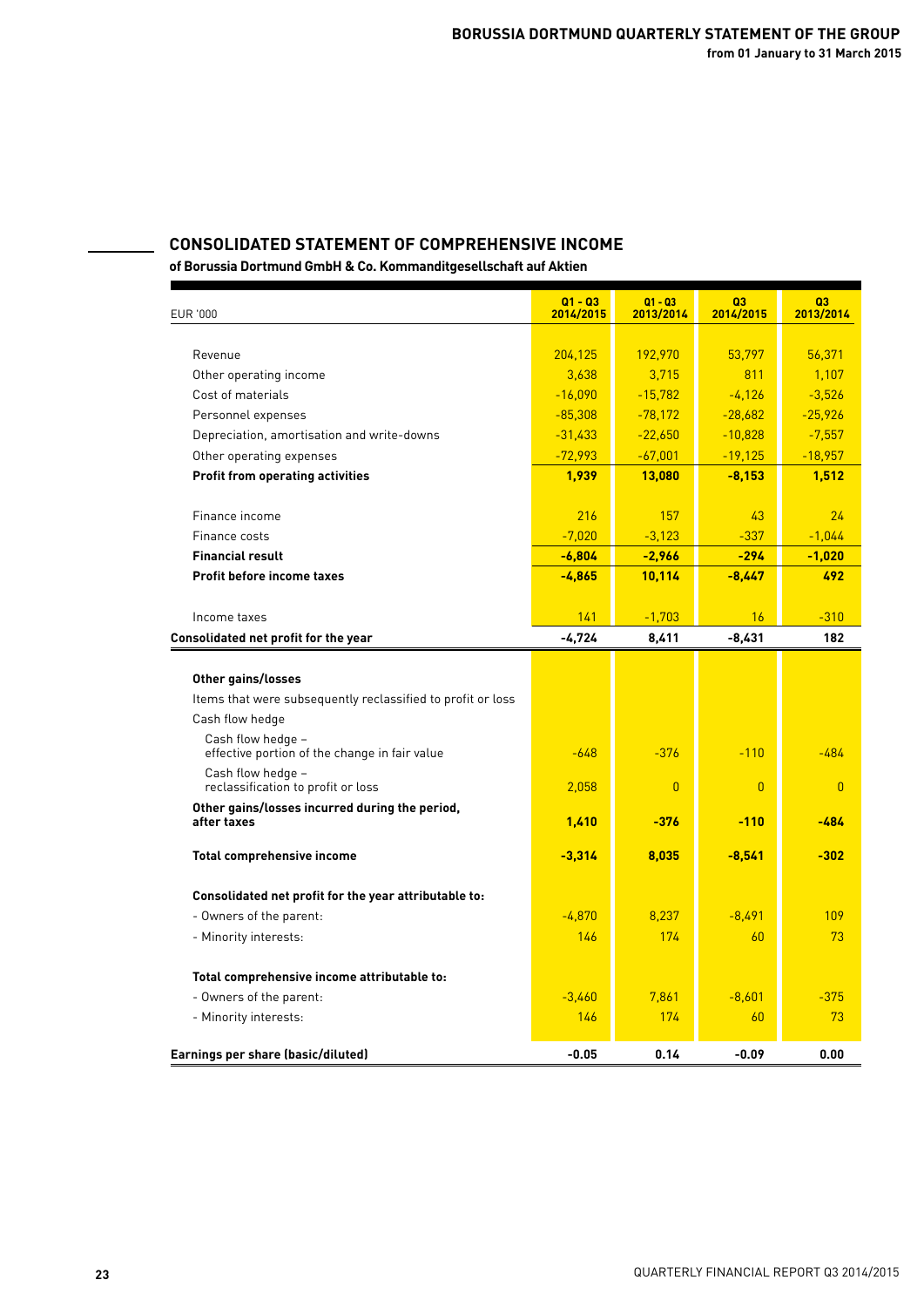## **CONSOLIDATED STATEMENT OF CASH FLOWS**

| <b>EUR '000</b>                                                  | $Q1 - Q3$<br>2014/2015 | $Q1 - Q3$<br>2013/2014 |
|------------------------------------------------------------------|------------------------|------------------------|
|                                                                  |                        |                        |
| <b>Profit before income taxes</b>                                | $-4,865$               | $+10,114$              |
| Depreciation, amortisation and write-downs of non-current assets | $+31,433$              | $+22,712$              |
| Loss on disposals of non-current assets                          | $-2,970$               | $-4,128$               |
| Other non-cash income                                            | $-1,975$               | $-2,952$               |
| Interest income                                                  | $-216$                 | $-157$                 |
| Interest expense                                                 | $+7,020$               | $+3,123$               |
| Income from investments in associates                            |                        |                        |
| Changes in other assets not classified as from investing         |                        |                        |
| or financing activities                                          | $-11,368$              | $-9,806$               |
| Changes in other liabilities not classified as from investing    |                        |                        |
| or financing activities                                          | $-5,712$               | $-6,250$               |
| Interest received                                                | $+131$                 | $+34$                  |
| Interest received                                                | $-7,020$               | $-3,061$               |
| Interest paid                                                    | $-200$                 | $-3,133$               |
| Cash flows from operating activities                             | 4,258                  | $+6.496$               |
|                                                                  |                        |                        |
| Payments for investments in intangible assets                    | $-68,283$              | $-50,851$              |
| Proceeds from disposals of intangible assets                     | $+7,502$               | $+53,071$              |
| Payments for investments in property, plant and equipment        | $-8,014$               | $-8,889$               |
| Proceeds from disposals of property plant and equipment          | $\overline{0}$         | $+4$                   |
| Proceeds from financial assets                                   | $+36$                  | $+17$                  |
| Payments for investments in financial assets                     | $-18$                  | $\mathbf{0}$           |
| Cash flows from investing activities                             | $-68,777$              | $-6,648$               |
|                                                                  |                        |                        |
| Cash receipts from issue of capital                              | 140,705                | $\mathbf{0}$           |
| Proceeds from the sale of treasury shares                        | $+1$                   | $+2$                   |
| Distributions to minority shareholders                           | $-310$                 | $-382$<br>$-2,468$     |
| Repayments of financial liabilities                              | $-41,028$              |                        |
| Dividend payments                                                | $-6,141$               | $-6,141$               |
| Repayment of liabilities under finance leases                    | $-1,210$               | $-1,101$               |
| Cash flows from financing activities                             | $+92,017$              | $-10,090$              |
| Change in cash and cash equivalents                              | $+27,498$              | $-10,242$              |
| Cash and cash equivalents at the beginning of the period         | $+17,852$              | $+12,536$              |
| Cash and cash equivalents at the end of the period               | $+45,350$              | $+2,294$               |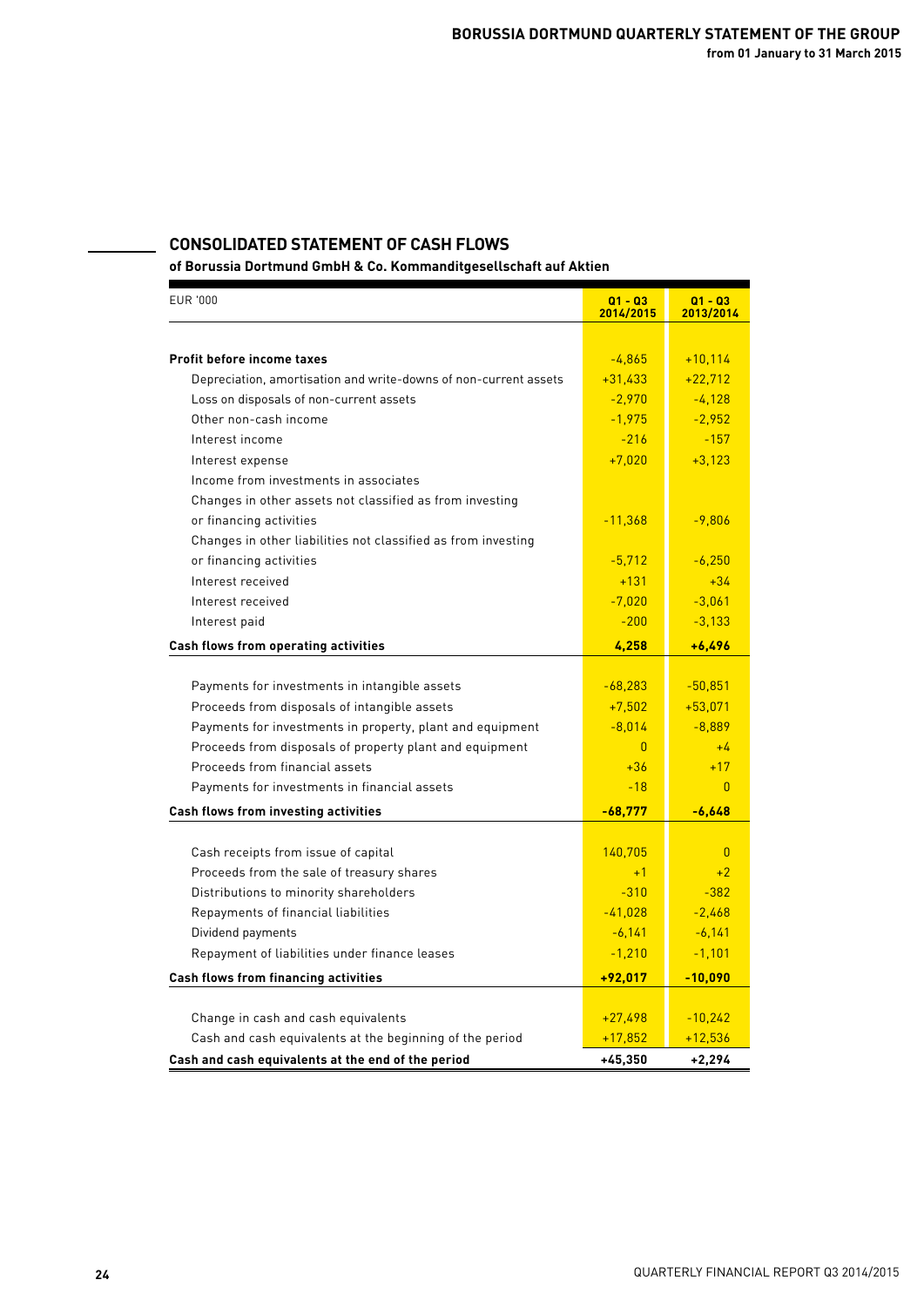# **CONSOLIDATED STATEMENT OF CHANGES IN EQUITY**

|                                                           |                              |                                   | <b>Reserves</b>                     |                              |                          |                                                                            |                                     |                               |
|-----------------------------------------------------------|------------------------------|-----------------------------------|-------------------------------------|------------------------------|--------------------------|----------------------------------------------------------------------------|-------------------------------------|-------------------------------|
| <b>EUR '000</b>                                           | <b>Subscribed</b><br>capital | <b>Capital</b><br><b>reserves</b> | <b>Other</b><br>revenue<br>reserves | <b>Cash</b><br>flow<br>hedge | <b>Treasury</b><br>share | <b>Equity</b><br>attributable<br>to the owners<br>of the parent<br>company | <b>Minority</b><br><b>interests</b> | <b>Consolidated</b><br>equity |
|                                                           |                              |                                   |                                     |                              |                          |                                                                            |                                     |                               |
| <b>1 July 2013</b>                                        | 61,425                       | 33,795                            | 46,530                              | $-1,606$                     | $-119$                   | 140,025                                                                    | 593                                 | 140,618                       |
| <b>Distributions</b><br>to shareholders                   | $\pmb{0}$                    | $\pmb{0}$                         | $-6,141$                            | $\pmb{0}$                    | $\overline{0}$           | $-6,141$                                                                   | $-382$                              | $-6,523$                      |
| Sale of treasury shares                                   | $\overline{0}$               | $\overline{1}$                    | $\overline{0}$                      | $\overline{0}$               | $\overline{2}$           | 3                                                                          | $\overline{0}$                      | 3                             |
|                                                           |                              |                                   |                                     |                              |                          |                                                                            |                                     |                               |
| <b>Transactions</b><br>with shareholders                  | $\overline{0}$               | $\overline{1}$                    | $-6,141$                            | $\overline{0}$               | $\overline{2}$           | $-6,138$                                                                   | $-382$                              | $-6,520$                      |
| Consolidated net profit for the year 0                    |                              | $\overline{0}$                    | 8,237                               | $\overline{0}$               | $\overline{0}$           | 8,237                                                                      | 174                                 | 8,411                         |
| Other gains/losses incurred                               |                              |                                   |                                     |                              |                          |                                                                            |                                     |                               |
| during the period, after taxes                            | $\overline{0}$               | $\overline{0}$                    | $\overline{0}$                      | $-376$                       | $\overline{0}$           | $-376$                                                                     | $\overline{0}$                      | $-376$                        |
| Total comprehensive income                                | $\overline{0}$               | $\overline{0}$                    | 8,237                               | $-376$                       | $\overline{0}$           | 7,861                                                                      | 174                                 | 8.035                         |
| Acquisition                                               |                              |                                   |                                     |                              |                          |                                                                            |                                     |                               |
| of non-controlling interests<br>without change of control | $\overline{0}$               | $\overline{0}$                    | 187                                 | $\overline{0}$               | $\overline{0}$           | 187                                                                        | $-187$                              | $\overline{0}$                |
| Change in ownership                                       |                              |                                   |                                     |                              |                          |                                                                            |                                     |                               |
| interests at subsidiaries                                 | $\overline{0}$               | $\overline{0}$                    | 187                                 | $\overline{0}$               | $\overline{0}$           | 187                                                                        | $-187$                              | $\overline{0}$                |
| 31 March 2014                                             | 61,425                       | 33,796                            | 48,813                              | $-1,982$                     | $-117$                   | 141,935                                                                    | 198                                 | 142,133                       |
| <b>1 July 2014</b>                                        | 61.425                       | 33.797                            | 52,236                              | $-2.427$                     | $-116$                   | 144,915                                                                    | 334                                 | 145.249                       |
| <b>Distributions</b>                                      |                              |                                   |                                     |                              |                          |                                                                            |                                     |                               |
| to shareholders                                           | $\mathbf{0}$                 | $\overline{0}$                    | $-6,141$                            | $\overline{0}$               | $\overline{0}$           | $-6,141$                                                                   | $-310$                              | $-6,451$                      |
| <b>Issue of ordinary shares</b>                           | 30,575                       | 109,565                           | $\overline{0}$                      | $\overline{0}$               | $\overline{0}$           | 140,140                                                                    | $\overline{0}$                      | 140,140                       |
| Sale of treasury shares                                   | $\overline{0}$               | $\overline{1}$                    | $\overline{0}$                      | $\overline{0}$               | $\overline{1}$           | $\overline{2}$                                                             | $\overline{0}$                      | $\overline{2}$                |
| <b>Transactions</b><br>with shareholders                  | 30,575                       | 109,566                           | $-6,141$                            | $\overline{0}$               | $\overline{1}$           | 134,001                                                                    | $-310$                              | 133,691                       |
| Consolidated net profit for the year 0                    |                              | $\pmb{0}$                         | $-4,870$                            | $\overline{0}$               | $\overline{0}$           | $-4,870$                                                                   | 146                                 | $-4,724$                      |
| Other gains/losses incurred                               |                              |                                   |                                     |                              |                          |                                                                            |                                     |                               |
| during the period, after taxes                            | $\overline{0}$               | $\overline{0}$                    | $\overline{0}$                      | 1,410                        | $\overline{0}$           | 1,410                                                                      | $\overline{0}$                      | 1,410                         |
| Total comprehensive income                                | $\overline{0}$               | $\overline{0}$                    | $-4,870$                            | 1,410                        | $\overline{0}$           | $-3,460$                                                                   | 146                                 | $-3,314$                      |
| 31 March 2015                                             | 92.000                       | 143,363                           | 41,225                              | $-1.017$                     | $-115$                   | 275,456                                                                    | 170                                 | 275,626                       |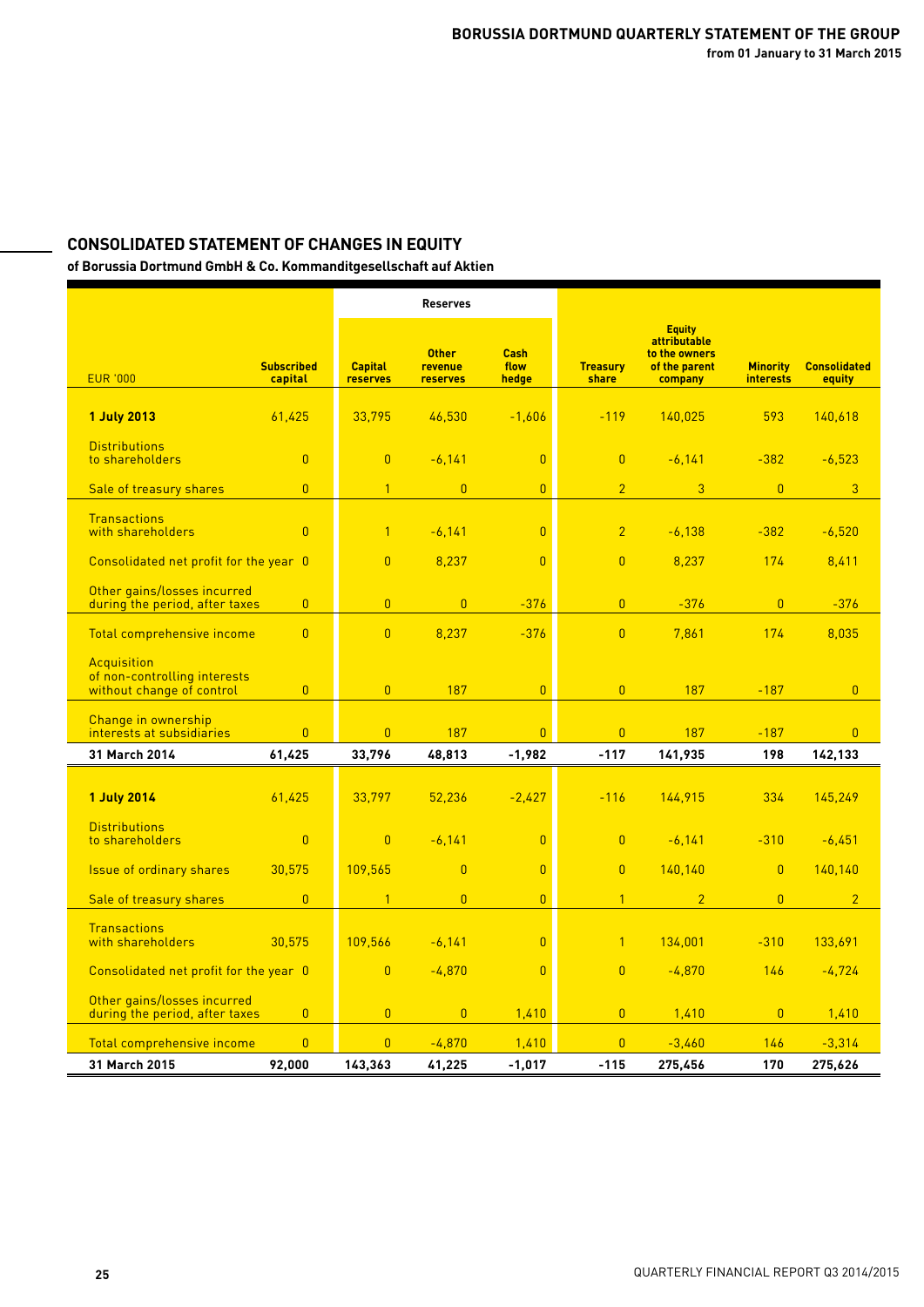#### **NOTES to the consolidated financial statements for the third quarter of financial year 2014/2014 of Borussia Dortmund GmbH & Co. Kommanditgesellschaft auf Aktien**

### **GENERAL DISCLOSURES**

Borussia Dortmund GmbH & Co. Kommanditgesellschaft auf Aktien (hereinafter "Borussia Dortmund" or the "Group") has its registered office at Rheinlanddamm 207–209, 44137 Dortmund, Germany.

The condensed interim consolidated financial statements for the period from 1 July 2014 to 31 March 2015 include the parent entity and its subsidiaries and one associate.

## **ACCOUNTING POLICIES**

The condensed interim consolidated financial statements for the period from 1 July 2014 to 31 March 2015 were prepared in accordance with International Financial Reporting Standards (IFRSs) relating to interim reporting (IAS 34), as adopted by the European Union.

The same accounting policies are applied in the interim financial statements as in the most recent consolidated financial statements as at 30 June 2014.

Borussia Dortmund GmbH & Co. KGaA must apply the following International Financial Reporting Standards as at 1 July 2014:

IFRS 10 – Consolidated Financial Statements, IFRS 11 – Joint Arrangements, IFRS 12 – Disclosure of Interests in Other Entities, Amendments to IFRS 10, IFRS 11 and IFRS 12 – Transition Guidance, Amendments to IAS 27 – Separate Financial Statements, Amendments to IAS 28 – Investments in Associates and Joint Ventures, Amendments to IFRS 10, IFRS 12 and IAS 27 – Investment Entities, Amendments to IAS 32 – Offsetting Financial Assets and Financial Liabilities, Amendment to IAS 36 – Recoverable Amount Disclosures for Non-Financial Assets, Amendment to IAS 39 – Novation of Derivatives and Continuation of Hedge Accounting, IFRIC 21 – Levies.

The first time application of these standards did not have any impact.

More detailed information on the accounting policies applied can be found in the notes to the consolidated financial statements as at 30 June 2014. All interpretations of the International Financial Reporting Interpretation Committee (IFRIC) which were binding as at 31 March 2015 have been applied.

### **SCOPE OF CONSOLIDATED FINANCIAL STATEMENTS**

The consolidated group has not undergone any changes since the publication of the consolidated financial statements as at 30 June 2014.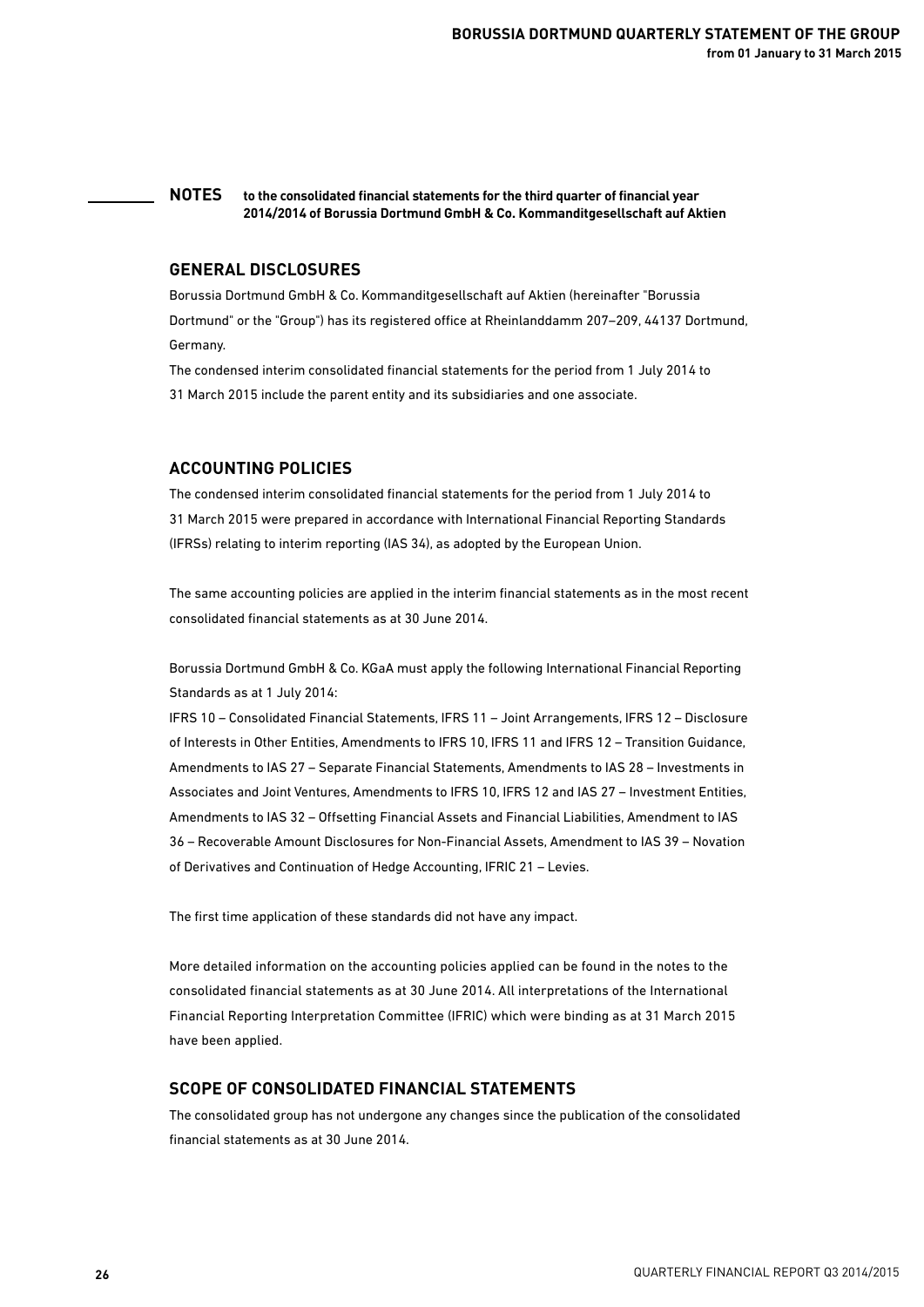### **CONSOLIDATED EQUITY**

Borussia Dortmund Geschäftsführungs-GmbH, as the general partner of Borussia Dortmund GmbH & Co. Kommanditgesellschaft auf Aktien, had, with the consent of the Supervisory Board, resolved to implement two capital increases in the first six months of the year. This was done on the basis of the authorisation granted by the Annual General Meeting on 30 November 2010 to increase the share capital on one or more occasions by or before 29 November 2015 by issuing new no-par value ordinary bearer shares, by no more than a total of EUR 30,712,500.00 ("Authorised Capital 2010"). The general partner was also authorised, with the consent of the Supervisory Board, to disapply the statutory pre-emptive subscription rights of the limited liability shareholders for capital increases up to 10% of Authorised Capital 2010, provided the issue amount of the new shares does not fall significantly below the market price.

The first capital increase was resolved on 27 June 2014 and recorded in the commercial register on 3 July 2014. This increased the existing share capital of the Company, which had amounted to EUR 61,425,000.00 and had been divided into 61,425,000 no-par value ordinary bearer shares, by EUR 6,120,011.00 to EUR 67,545,011.00 by issuing 6,120,011 new no-par value ordinary bearer shares. The issue amount of the new shares was EUR 4.37 per share.

The new shares were subscribed in full by Evonik Industries AG.

After implementation of the capital increase, the Company's Authorised Capital 2010 amounted to EUR 24,592,489.00.

The second capital increase was resolved on 21 August 2014 with the consent of the Supervisory Board and was recorded in the commercial register on 10 September 2014.

This increased the existing share capital of the Company, which had amounted to EUR 67,545,011.00 and had been divided into 67,545,011 no-par value ordinary bearer shares, by EUR 24,454,989.00 to EUR 92,000,000.00 by issuing 24,454,989 new no-par value ordinary bearer shares. The issue amount of the new shares was EUR 4.66 per share.

After implementation of the capital increase, the Company's Authorised Capital 2010 amounted to EUR 137,500.00.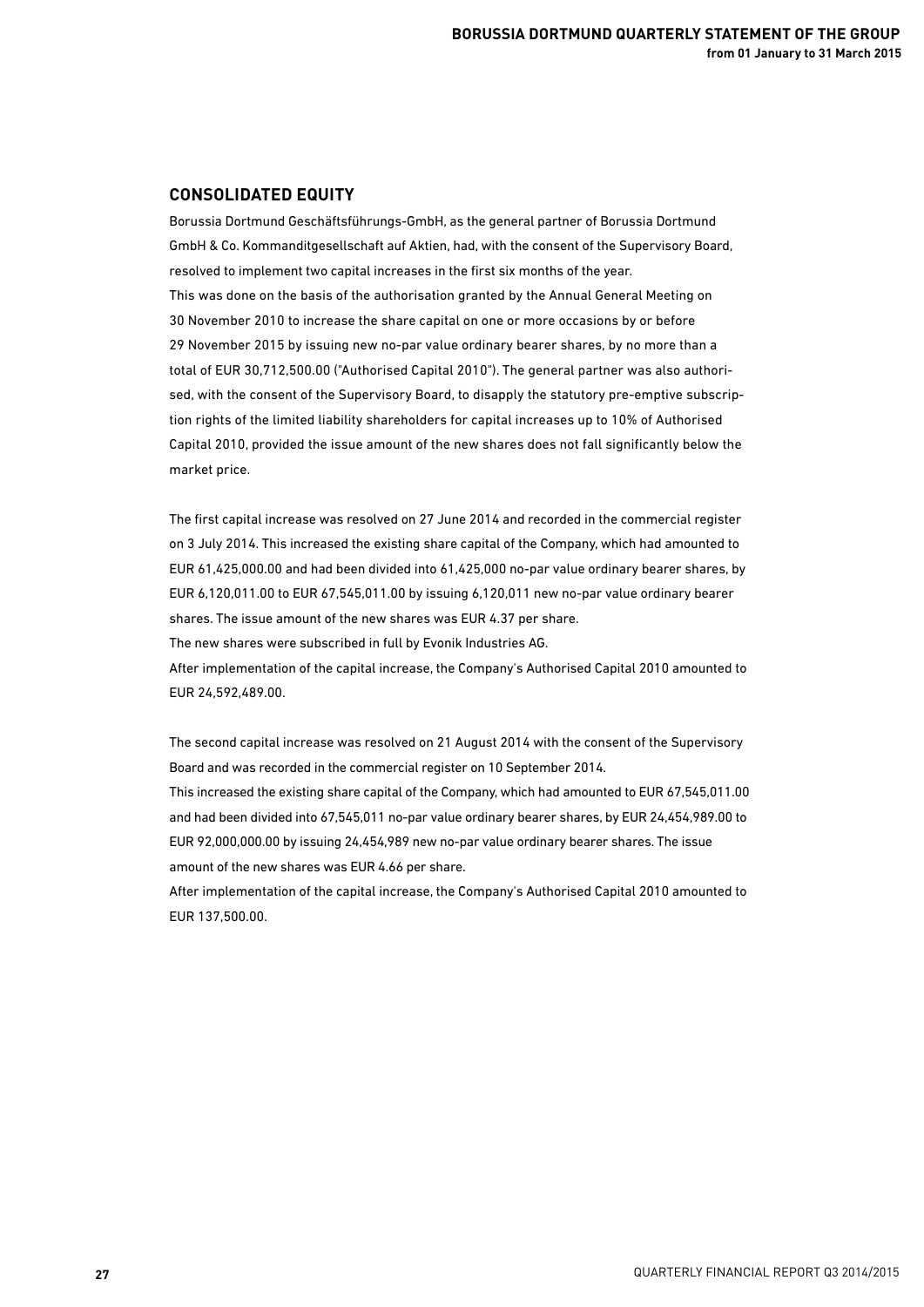On 24 November 2014, the Annual General Meeting of Borussia Dortmund GmbH & Co. Kommanditgesellschaft auf Aktien resolved to revoke the existing authorisation to increase the share capital by utilising the remaining Authorised Capital 2010 in the amount of EUR 137,500.00, and at the same time resolved to issue a new authorisation, with the consent of the Supervisory Board, to increase the share capital on one or more occasions by or before 23 November 2019 by up to EUR 23,000,000.00 ("Authorised Capital 2014"). To this end, the statutory pre-emptive subscription rights of the limited liability shareholders may be disapplied:

- a) with respect to fractional amounts arising as a consequence of subscription ratios;
- b) in the event of capital increases against cash contributions up to a total amount of 10% of the share capital existing on the date of registration of the Authorized Capital 2014 or, if lower, 10% of the share capital existing on the date of exercise of the authorisation (in each case taking into account any other authorisations made use of during the effective period of this authorisation for the disapplication of pre-emptive subscription rights pursuant to or through the corresponding application of § 186 (3) sentence 4 of the AktG), provided the issue amount of the new shares does not fall significantly below the market price;
- c) in the event of capital increases against in-kind contributions, particularly for the purpose of acquiring companies, equity interests, real estate, rights and claims against the company.

The general partner is authorised, with the approval of the Supervisory Board, to determine the further details of the capital increase and the terms and conditions of the share issue.

Reserves amounted to EUR 183,571 thousand (previous year: EUR 83,606 thousand) Transaction costs amounted to EUR 841 thousand, of which EUR 565 thousand was deducted from equity; deferred taxes amounted to EUR 276 thousand.

Changes in equity are presented in the consolidated statement of changes in equity.

### **OPERATING SEGMENTS**

The Group has two reportable segments, which are responsible for the main activities of the overall Group. The first segment consists of Borussia Dortmund GmbH & Co. KGaA, which operates a football club including a professional football squad and leverages the associated revenue potential arising from transfers, catering, TV marketing, advertising and match operations.

The second segment consists of the separate merchandising business, which is carried out by BVB Merchandising GmbH, a legally independent entity. Internal reporting is based on the provisions of the German Commercial Code (*Handelsgesetzbuch*, "HGB").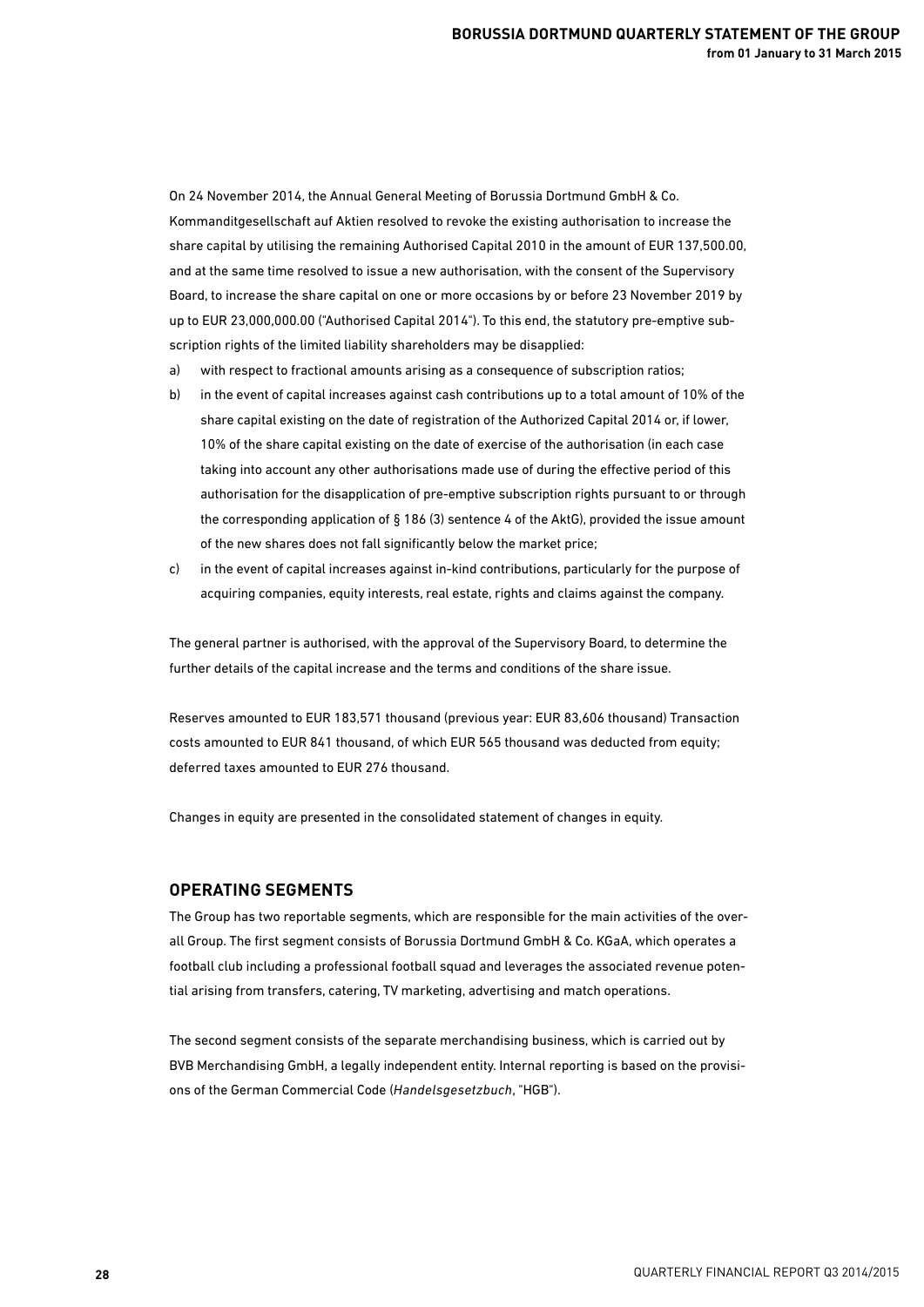|                        |                        | <b>KGaA</b>            |                         | <b>BVB Merchandising GmbH</b> | <b>Total</b>             |                         |
|------------------------|------------------------|------------------------|-------------------------|-------------------------------|--------------------------|-------------------------|
| EUR '000               | $Q1 - Q3$<br>2014/2015 | $Q1 - Q3$<br>2013/2014 | 01<br>- 03<br>2014/2015 | 01<br>- 03<br>2013/2014       | 01<br>$-03$<br>2014/2015 | - 03<br>01<br>2013/2014 |
|                        |                        |                        |                         |                               |                          |                         |
| External revenue       | 170,296                | 163.085                | 30,767                  | 28,441                        | 201,063                  | 191,525                 |
| Internal revenue       | 554                    | 390                    | 752                     | 472                           | 1.306                    | 862                     |
| Segment profit         |                        |                        |                         |                               |                          |                         |
| before income taxes *) | $-12,314$              | 4,885                  | 5.162                   | 4,059                         | $-7,152$                 | 8.944                   |
| Segment assets         | 388,129                | 312,159                | 21,996                  | 16,440                        | 410.125                  | 328.599                 |
| Segment liabilities    | 73.919                 | 128.208                | 11,115                  | 5,559                         | 85.034                   | 133,767                 |

\*) before profit or loss transfer

| <b>Reconciliation of segment profit to be reported</b> |                      |                        |  |  |  |  |
|--------------------------------------------------------|----------------------|------------------------|--|--|--|--|
| <b>EUR '000</b>                                        | Q1 - Q3<br>2014/2015 | $Q1 - Q3$<br>2013/2014 |  |  |  |  |
|                                                        |                      |                        |  |  |  |  |
| <b>Segments total</b>                                  | $-7,152$             | 8.944                  |  |  |  |  |
| Other gains and losses                                 | 562                  | 816                    |  |  |  |  |
| <b>Change in Group earnings</b>                        | 1.725                | 354                    |  |  |  |  |
| Consolidated net profit before taxes                   | $-4.865$             | 10.114                 |  |  |  |  |

The changes in the Group's earnings as reported in the reconciliation were due primarily to adjustments made when translating HGB accounting to IFRS accounting as well as the elimination of transactions between Group entities.

Income from centralised national marketing amounted to EUR 35,538 thousand (previous year: EUR 29,454 thousand), and thus exceeded the 10% threshold for a single customer set forth in IFRS 8.34, as did income from Champions League marketing amounting to EUR 32,373 thousand (previous year: EUR 31,024 thousand). The reason for this was the centralised marketing strategy used by DFL Deutsche Fußball Liga GmbH and UEFA.

### **CONSOLIDATED STATEMENT OF CASH FLOWS**

The Group's statement of cash flows was prepared in accordance with IAS 7 (Statement of Cash Flows). Cash and cash equivalents reported in the statement of financial position amounted to EUR 45,350 thousand. The previous year balance had totalled EUR 17,852 thousand.

## **MATERIAL INVESTMENTS**

In the current financial year until 31 March 2015, Borussia Dortmund invested EUR 76,315 thousand. Of this amount, EUR 68,283 thousand was invested in intangible assets. Nearly the entirety of this amount was invested in the player base.

During the same period, EUR 8,014 thousand was invested in property, plant and equipment, which related primarily to fixtures and expansion work in and around SIGNAL IDUNA PARK, as well as the construction of the BVB FanWelt service centre, which opened during the first quarter of the current financial year.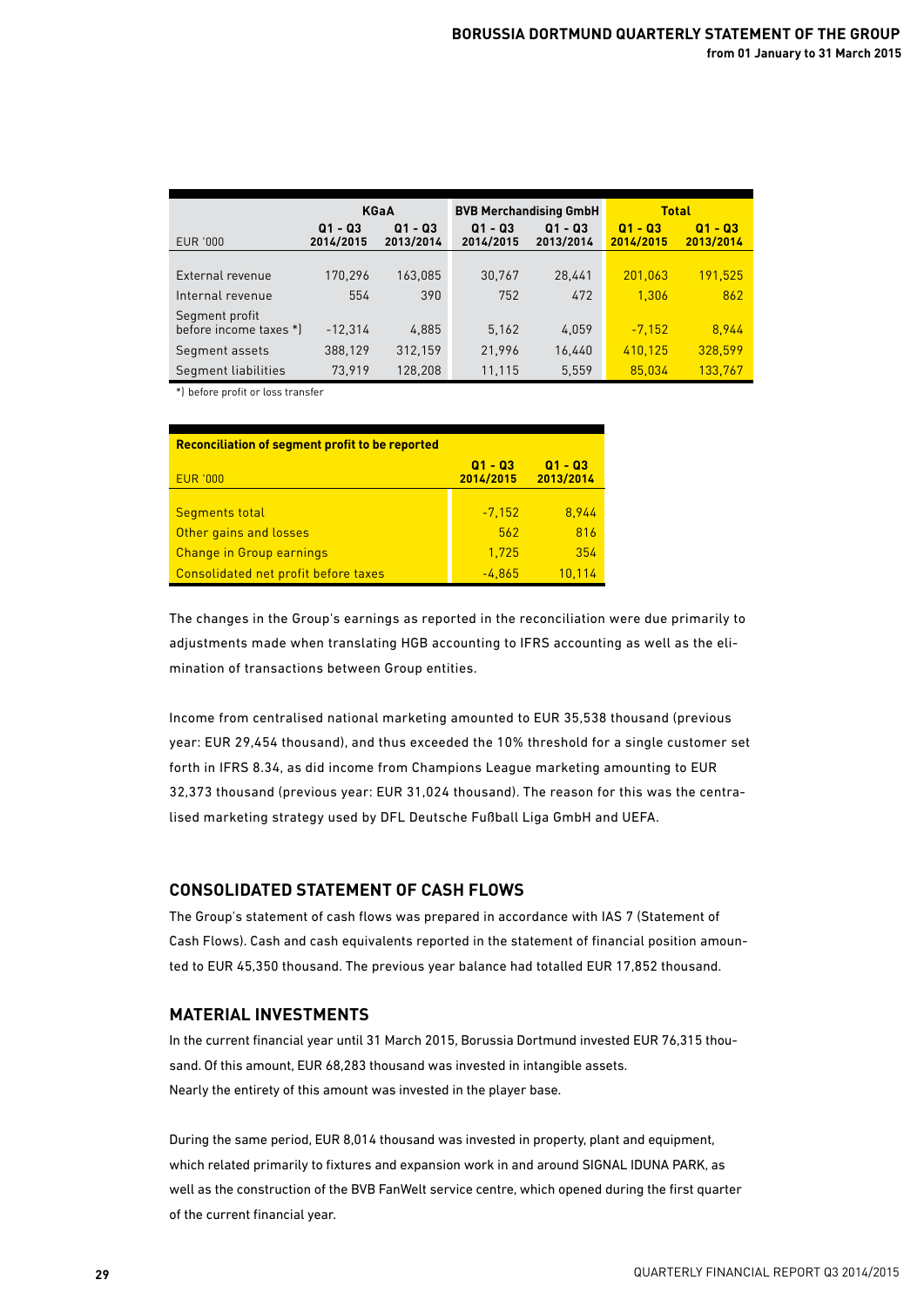### **FINANCE LEASE**

The amount to be recognised as an asset under the finance lease corresponds to the lower of the fair value of the asset at the beginning of the finance lease or the present value of future minimum lease payments. That amount is reduced by cumulative depreciation and amortisation and, where appropriate, write-downs and impairment losses.

The corresponding liabilities to the lessor are reported as current and non-current liabilities from finance leases, minus payments already made.

In the third quarter of financial year 2014/2015, the Wi-Fi network was brought online at SIGNAL IDUNA PARK and the lease agreement was classified as a finance lease. In this context we included the WIFi-System as well as all corresponding leasing duties on the balance sheet with EUR 4,188 thousand.

## **FINANCIAL INSTRUMENTS**

Management entered into six interest rate swap transactions with German *Landesbanken* (i.e., banks local to Germany's individual states or "Länder") with respect to credit facilities having fixedinterest rates expiring in 2013 and 2016 in order to lock in the low interest rates over the medium to long term and hedge the risk of changes in cash flows due to changing interest rates.

Since all financial liabilities were repaid, the interest rate hedges were no longer necessary and the interest rate swap transactions were sold at market value.

In the period under review from 1 July 2014 to 31 March 2015, EUR 3,063 thousand less deferred taxes of EUR 1,005 thousand (previous year: EUR 0 thousand) was reclassified from other comprehensive income to profit or loss.

In addition, an interest rate swap was entered into with a German *Landesbank* for the exercise of the option to purchase a leased administration building and plot of land in 2014. The notional amount and the related fair value are as follows:

# **31/03/2015** EUR '000 **Notional amount Fair value** Pay-fixed swaps 8,000 -1,548 **Interest rate swaps 30/06/2014** EUR '000 **Notional amount Fair value**

Pay-fixed swaps 36,043 -3,701 -3,701 -3,701 -3,701 -3,701 -3,701 -3,701 -3,701 -3,701 -3,701 -3,701 -3,701 -3,

#### **Interest rate swaps**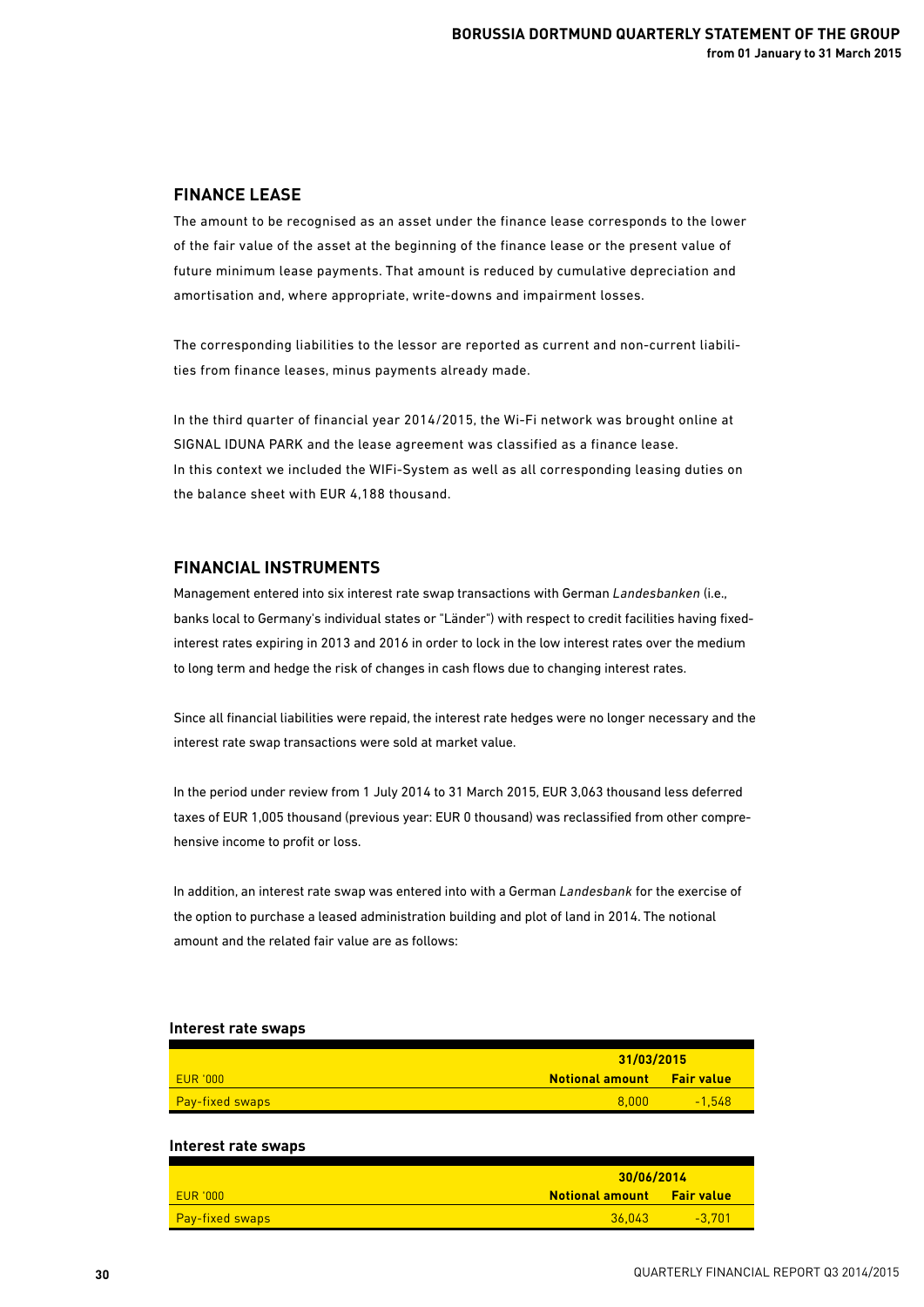The fair value of the derivative is determined using standard market valuation methods which factor in market data as at the valuation date. Under these methods, standard market interest rates are used to discount future cash inflows and outflows over the remaining term of the interest rate swaps to determine their value.

In accordance with IFRS 13.81 et seq., the interest rate swap is classified in Level 2 of the fair value hierarchy since the input parameters used for measurement (yield curves) are observable on the market. The Group does not make its own estimates or assumptions for fair value measurement.

The bank has already approved a credit facility with a term extending until 2028; this financial liability will also be hedged. The interest rate swap is measured at fair value by discounting the expected future cash flows. The measurement results are substantiated by bank calculations. Highly probable forecast transactions are accounted for as cash flow hedges (micro hedging).

The effective portion of the change in market value of the derivatives (EUR -412 thousand; previous year EUR -116 thousand) is recognised directly in other comprehensive income after deducting deferred taxes (EUR -202 thousand; previous year EUR -58 thousand).

The ineffective portion is recognised immediately in profit or loss. The ineffective portion of the hedges amounted to EUR -2 thousand during the reporting period (previous year: EUR -3 thousand).

If a hedge of a forecast transaction results in the recognition of a financial asset or financial liability, any gain or loss on the hedging instrument is reclassified from other comprehensive income to profit or loss in the same period(s) in which the financial asset or liability (the hedged item) affects profit or loss. The hedging instrument parameters are established based on the assumption that the forecast transaction will occur. The derivative in the form of an interest rate swap employed by Borussia Dortmund for hedging purposes is an economically effective hedge. Changes in the market value of the derivative are offset by compensating changes in the value of the hedged underlying, which are demonstrated through effectiveness calculations.

The carrying amounts of financial assets and liabilities to which IFRS 7 applies are generally identical to their fair values. The only deviations related to long-term liabilities from finance leases whose carrying amount was EUR 22,286 thousand (30 June 2014: EUR 20,142 thousand) as compared to their fair value of EUR 20,786 thousand (30 June 2014: EUR 17,974 thousand).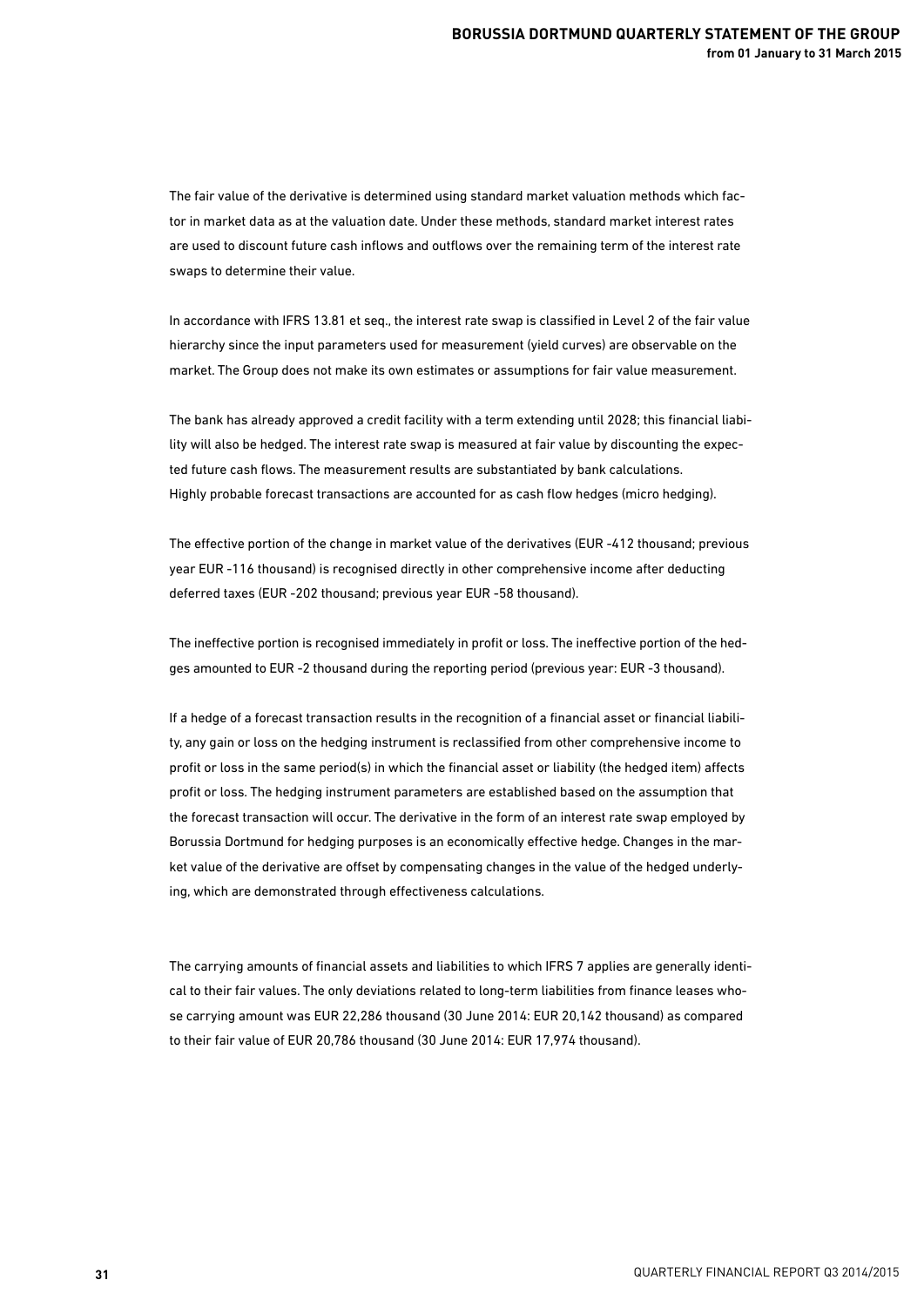## **DIVIDEND**

On 24 November 2014, the Annual General Meeting of Borussia Dortmund GmbH & Co. KGaA resolved to use the net retained profits of EUR 10,558,169.13 reported in the Company's annual financial statements for financial year 2013/2014 as follows:

- EUR 6,140,570.00 was used to distribute to the limited liability shareholders a dividend of
- EUR 0.10 per share (ISIN DE0005493092) carrying dividend rights for financial year 2013/2014.
- EUR 4,417,599.13 was transferred to revenue reserves.

The dividend was paid on 26 November 2014.

## **OTHER FINANCIAL OBLIGATIONS**

There have been no significant changes to other financial obligations since the date of the consolidated financial statements, 30 June 2014. Currently, there are no longer any outstanding purchase commitments (30 June 2014: EUR 42,765 thousand).

## **EMPLOYEES**

At the Group level, Borussia Dortmund employed an average of 599 people during the period under review, of which 16 were trainees, 208 salaried employees in the Sporting segment and 375 administrative employees. (Previous year: 568 employees, of which 15 trainees, 212 salaried employees in the Sporting segment and 341 administrative employees.)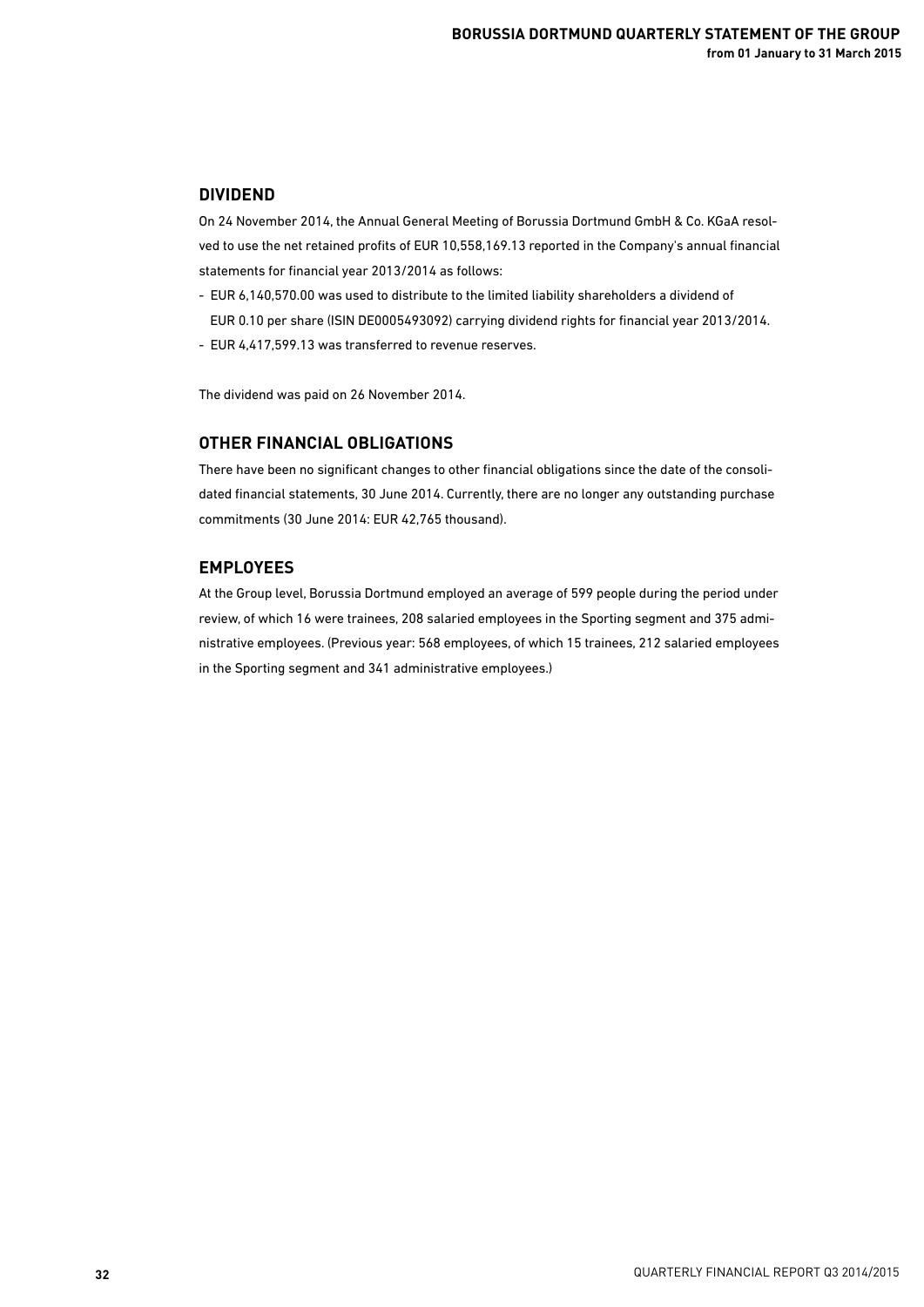## **SUPERVISORY BOARD**

## **Supervisory Board of Borussia Dortmund GmbH & Co. Kommanditgesellschaft auf Aktien, Dortmund**

| <b>Gerd Pieper</b><br>Chairman                                                                                                                                               | <b>Harald Heinze</b><br><b>Deputy Chairman</b>                    | <b>Peer Steinbrück</b>        | <b>Bernd Geske</b>                                                     | <b>Christian</b><br><b>Kullmann</b>                                   | <b>Dr. Werner</b><br><b>Müller</b>                                                                                                                                                                                                                                                                                                                                                                              | <b>Ulrich</b><br>Leitermann                                                                                                                                                                                                                                                                                                                                                                                                                                                                                            | <b>Bjørn Gulden</b>                                                                                                                                                                                                                                                                                                                                      | <b>Dr. Reinhold</b><br>Lunow                                                                                          |
|------------------------------------------------------------------------------------------------------------------------------------------------------------------------------|-------------------------------------------------------------------|-------------------------------|------------------------------------------------------------------------|-----------------------------------------------------------------------|-----------------------------------------------------------------------------------------------------------------------------------------------------------------------------------------------------------------------------------------------------------------------------------------------------------------------------------------------------------------------------------------------------------------|------------------------------------------------------------------------------------------------------------------------------------------------------------------------------------------------------------------------------------------------------------------------------------------------------------------------------------------------------------------------------------------------------------------------------------------------------------------------------------------------------------------------|----------------------------------------------------------------------------------------------------------------------------------------------------------------------------------------------------------------------------------------------------------------------------------------------------------------------------------------------------------|-----------------------------------------------------------------------------------------------------------------------|
| <b>Occupations</b>                                                                                                                                                           |                                                                   |                               |                                                                        |                                                                       |                                                                                                                                                                                                                                                                                                                                                                                                                 |                                                                                                                                                                                                                                                                                                                                                                                                                                                                                                                        |                                                                                                                                                                                                                                                                                                                                                          |                                                                                                                       |
| Managing share-<br>holder of Stadt-<br>Parfümerie Pieper<br>GmbH, Herne<br>Other responsibilities                                                                            | Chairman of the<br>Board (ret.) of<br>Dortmunder<br>Stadtwerke AG | Member of German<br>Bundestag | Managing partner of<br>Bernd Geske Lean<br>Communication.<br>Meerbusch | Member of the<br>Executive Board of<br>Evonik Industries<br>AG, Essen | Chairman of the<br><b>Board of Executives</b><br>of the RAG<br>Foundation, Essen                                                                                                                                                                                                                                                                                                                                | Chairman of the<br>Board of the SIGNAL<br><b>IDUNA Group,</b><br>Dortmund                                                                                                                                                                                                                                                                                                                                                                                                                                              | <b>Chief Executive</b><br>Officer of PUMA SE.<br>Herzogenaurach                                                                                                                                                                                                                                                                                          | <b>Medical Director</b><br>and Partner of<br>Internistische<br>Naturheilkundliche<br>Gemeinschaftspraxis,<br>Bornheim |
| Member of the<br>Advisory Board of<br>Borussia Dortmund<br>Geschäftsführungs-<br>GmbH, Dortmund<br>Member of the<br>Advisory Board of<br>the SIGNAL IDUNA<br>Group, Dortmund |                                                                   |                               |                                                                        |                                                                       | Member of the<br>Supervisory Board<br>of Evonik Industries<br>AG, Essen<br>Member of the<br>Supervisory Board<br>of RAG Aktiengesell-<br>schaft, Herne<br>Member of the<br>Supervisory Board<br>of RAG Deutsche<br>Steinkohle AG,<br>Herne<br>Member of the<br>Supervisory Board<br>of Contilia GmbH.<br>Essen<br>Member of the<br><b>Board of Directors</b><br>of Stadler Rail AG,<br>Bussnang,<br>Switzerland | Member and Chair-<br>man of the Super-<br>visory Board of<br>Donner & Reuschel<br>AG, Hamburg<br>Member and Chair-<br>man of the Super-<br>visory Board of<br>SIGNAL IDUNA Bau-<br>spar AG, Dortmund<br>Member and Chair-<br>man of the Super-<br>visory Board of<br>Dortmunder Volks-<br>bank eG, Dortmund<br>Member of the<br><b>Board of Directors</b><br>of SIGNAL IDUNA<br>Rückversicherungs<br>AG, Zug, Switzerland<br>Member of the<br>Supervisory Board<br>of Hapag-Lloyd AG,<br>Hamburg<br>(until 02/12/2014) | Member of the<br>Supervisory Board<br>of Dansk Supermar-<br>ked A/S, Højbjerg,<br>Denmark<br>Member of the<br>Supervisory Board<br>of Tchibo GmbH.<br>Hamburg<br>Member of the<br>Supervisory Board<br>of Pandora A/S,<br>Copenhagen,<br>Denmark<br>Member of the<br>Advisory Board of<br>Deichmann SE<br>Member of the<br>Kering Executive<br>Committee | Treasurer of BV.<br>Borussia 09 e.V.                                                                                  |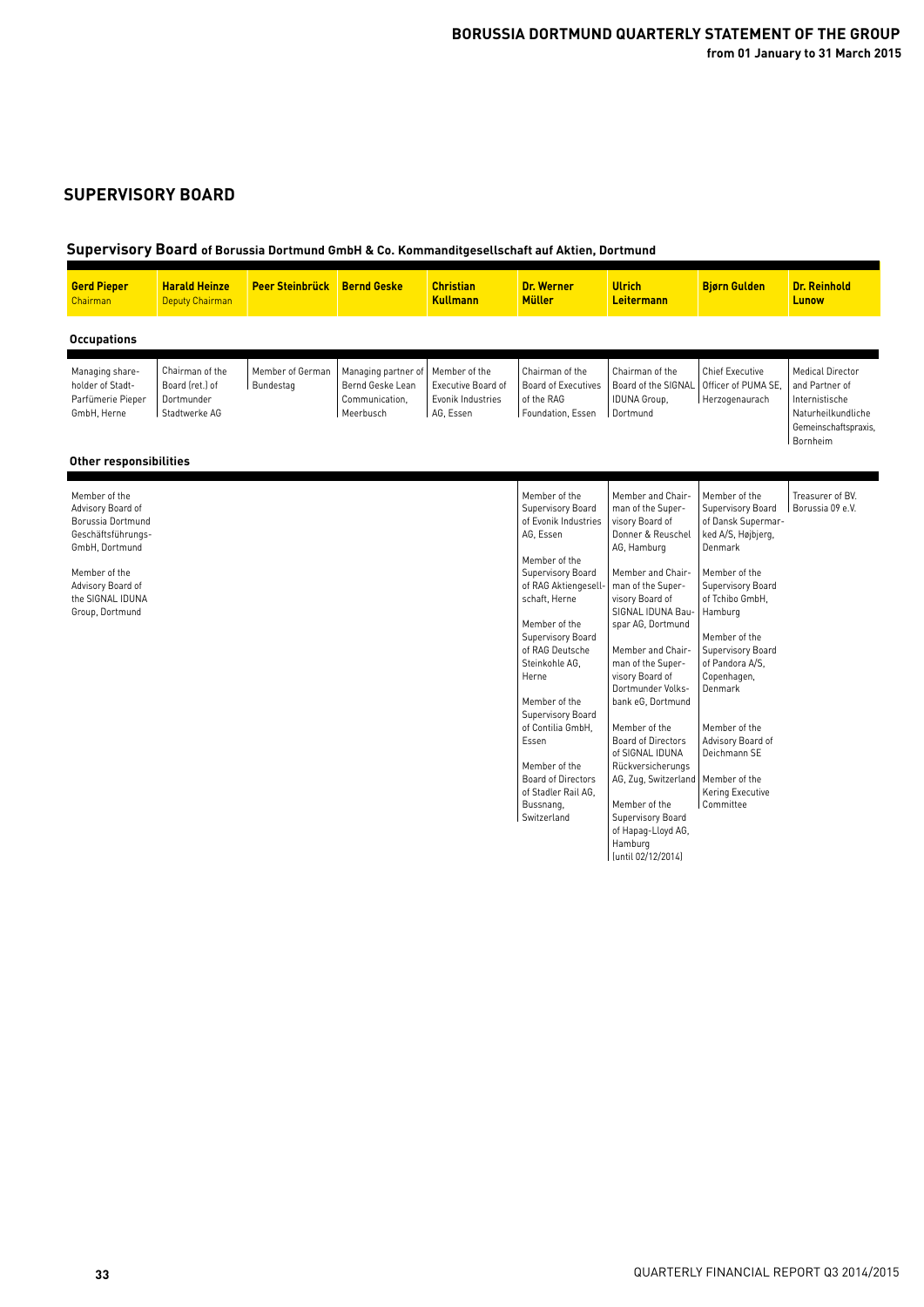## **EVENTS AFTER THE END OF THE REPORTING PERIOD**

We refer to the discussion of significant events after the end of the reporting period, contained in the Group management report.

Dortmund, 15 May 2015

Borussia Dortmund GmbH & Co. KGaA Borussia Dortmund Geschäftsführungs-GmbH

Hans-Joachim Watzke Managing Director (Chairman)

 $\frac{1}{2}$ 

Thomas Treß Managing Director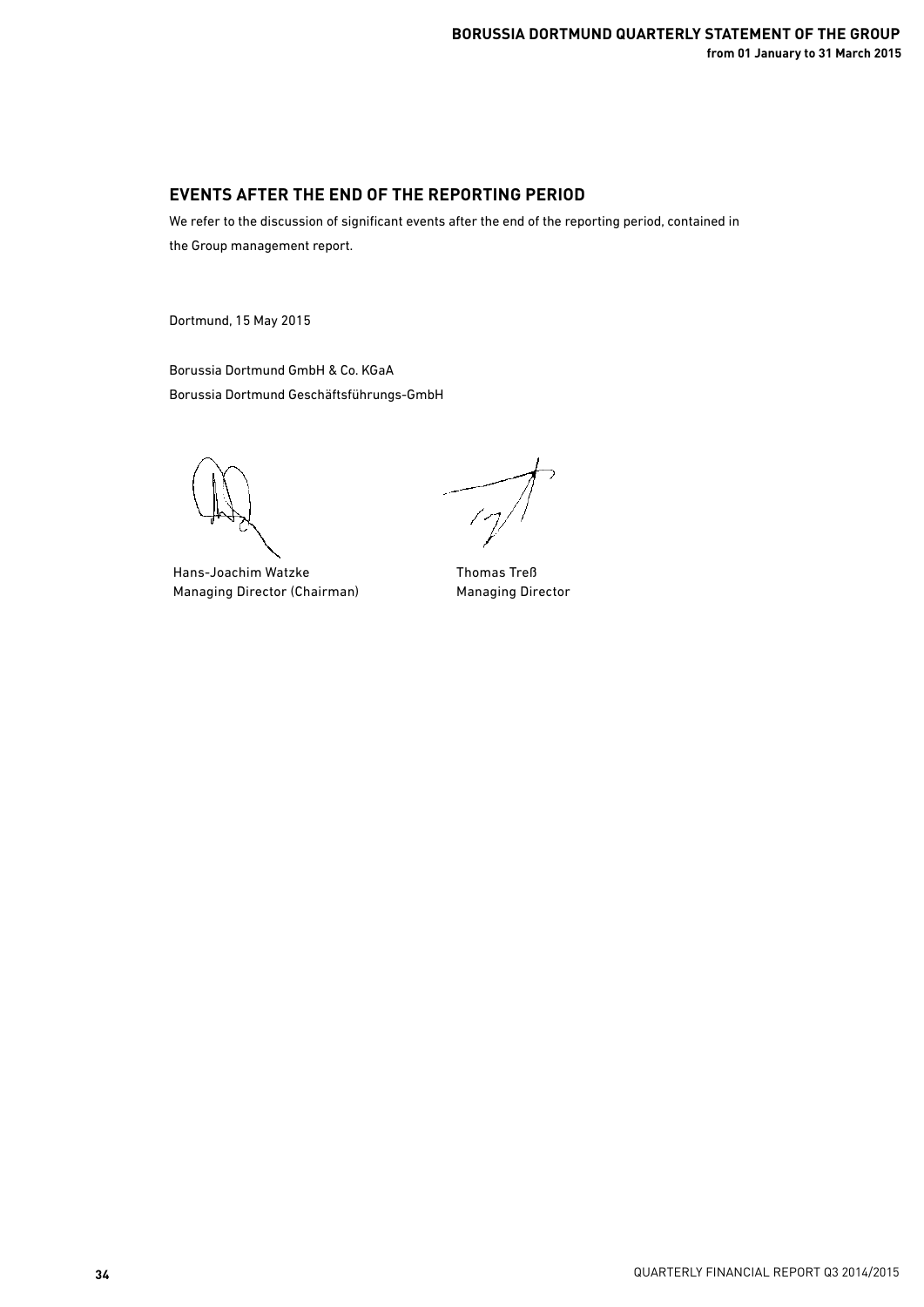## **RESPONSIBILITY STATEMENT**

To the best of our knowledge, and in accordance with the applicable accounting principles for interim financial reporting, the interim consolidated financial statements give a true and fair view of the assets, liabilities, financial position and profit or loss of the Group in accordance with German principles of proper accounting, and the interim management report of the Group includes a fair review of the development and performance of the business and the position of the Group, together with a description of the material opportunities and risks associated with the expected development of the Group for the remaining months of the financial year.

Dortmund, 15 May 2015

Borussia Dortmund GmbH & Co. Kommanditgesellschaft auf Aktien Borussia Dortmund Geschäftsführungs-GmbH

Hans-Joachim Watzke Managing Director (Chairman)

 $\frac{1}{\sqrt{2}}$ 

Thomas Treß Managing Director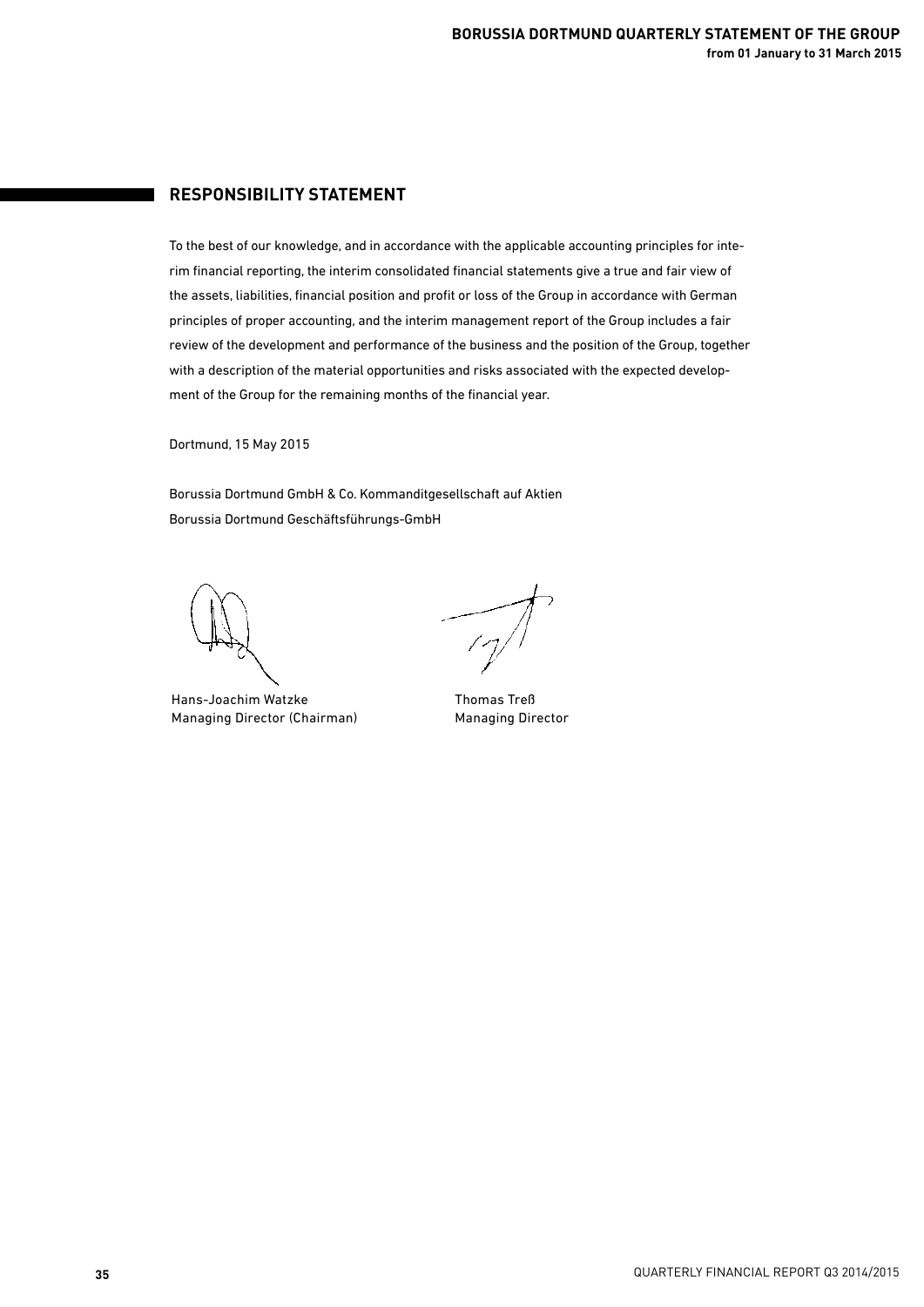## **FINANCIAL CALENDAR**

### **24/06/2015**

Edison Roadshow Dublin (IRL) – company presentation

*For more information visit our website www.bvb.de/aktie/eng*

## **PUBLICATION DETAILS**

**Publisher:** Borussia Dortmund GmbH & Co. KGaA Rheinlanddamm 207-209 44137 Dortmund www.bvb.de/aktie/eng Email: aktie@borussia-dortmund.de

#### **Responsible:**

Marcus Knipping

**Design/implementation:** K-werk communication design Uwe Landskron www.K-werk.de

**Title photo:**  Alexandre Simoes